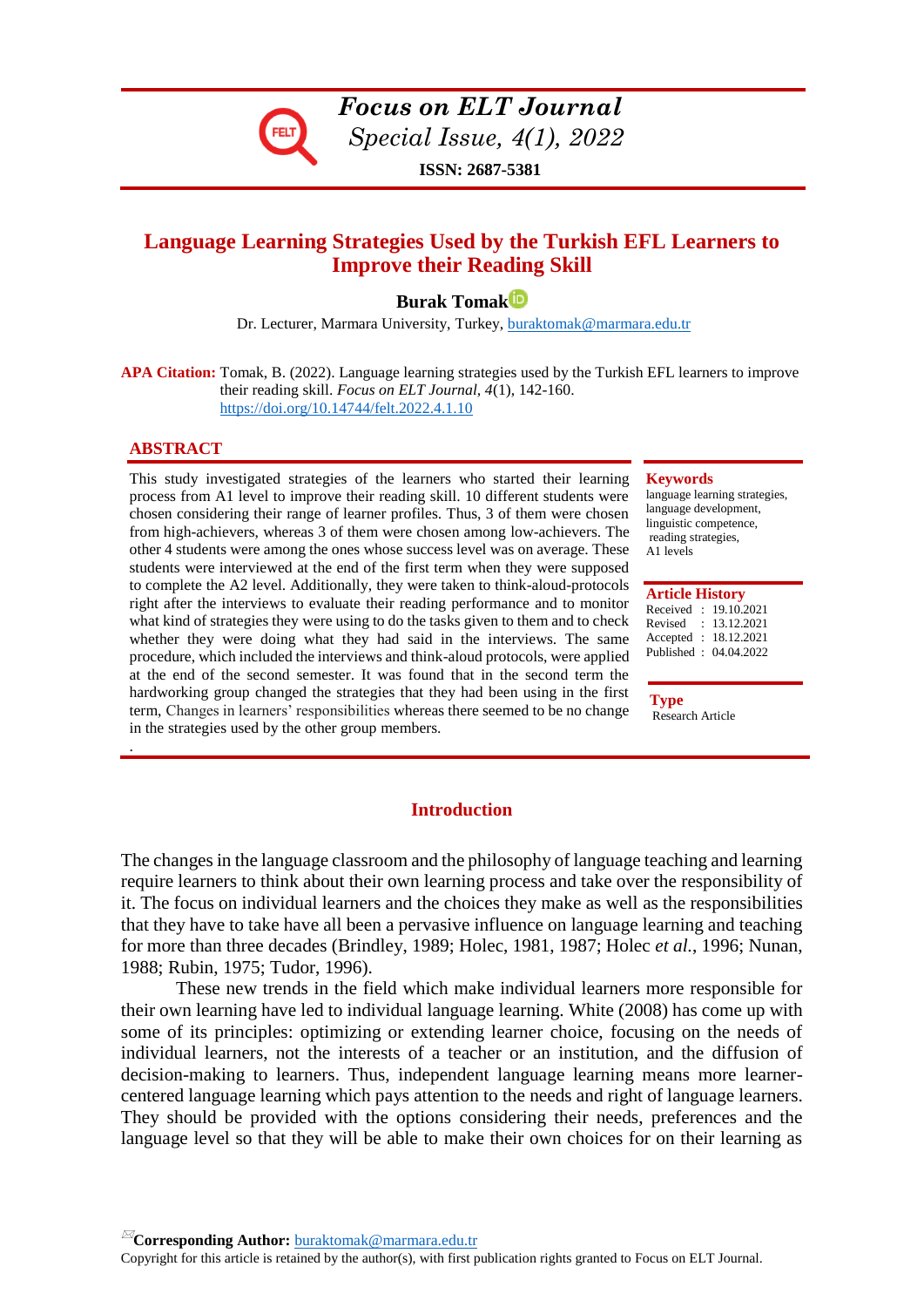Anderson and Garrison (1998) have suggested. Therefore, Dickinson (1994) argues that the most effective way of creating such an independent language learning environment is for the teachers to get their learners think about their needs and the objectives that they have to accomplish.

When learners think about their needs, they will decide upon their own choices that will bring the success that they have been seeking for. Thus, good language learners should be the one that makes up his/her mind to find the right path that will take him/her to the goals that s/he has set in his/her mind. Chapelle and Roberts (1986) assert that good language learners are more flexible so they can make some adaptations in terms of their learning style to fit a learning task or purpose, while poor language learners rigidly refuse to change their learning styles, no matter what the task or purpose is.

As learners become more independent in their language learning journey, this might mean that they will be more autonomous. However, there is a slight difference between these two terms. Little (1991) thinks that autonomy emphasizes interdependence over independence. Dickinson (1994) makes a sharp distinguishment between these two concepts. He relates independence to responsibility of one's own learning whereas autonomy requires a person to learn alone. Littlewood (1997) defines autonomy as "an ability to operate independently with the language and use it to communicate personal meanings in real, unpredictable situations" (p. 81). Thus, this means that students should be studying more independently to be an autonomous learner. In this study, it was investigated what learners were doing to improve their reading and writing skills taking over the responsibility of their own learning with the help of the learning strategies that they had been using.

## Learning Strategies

The importance of learning strategies has become more apparent as learners are now more responsible for their own learning process. Peculea and Bocos (2015) elaborate on the significance of learning strategies by saying:

*The interest of education in learning strategies has increased due to the innovative concept of competencies; in fact, the strategies are considered part of the resources that the student should engage in order to put in practice the competences. The learning to learn ability that is to become autonomous, independently in the learning is often valorized in the pedagogy of competencies (p.16).*

According to Weinstein et al. (2000), learning strategies are "any thought, behaviors, beliefs, or emotions that facilitate the acquisition, understanding, or later transfer of new knowledge and skills" (p. 727). Thus, learning strategies, plans or steps taken in an organized way, facilitate learning and they can be considered as a psychological gateway to L2 learner autonomy (Dickinson, 1992; Littlewood, 1996; Oxford, 1990; Wenden, 1991). It is necessary for learners who can be identified as "autonomous students" to do self-evaluation, organization, goal-setting, planning, information-seeking, record-keeping, self-monitoring, environmental structuring, giving oneself consequences for performance, rehearsing, memorizing, seeking social assistance, and reviewing (Zimmerman & Martinez-Pons, 1988, 1990).

Learning strategies are a good indication for whether the learner is autonomous or not but if the learners are using the strategies just to pass tests or exams instead of learning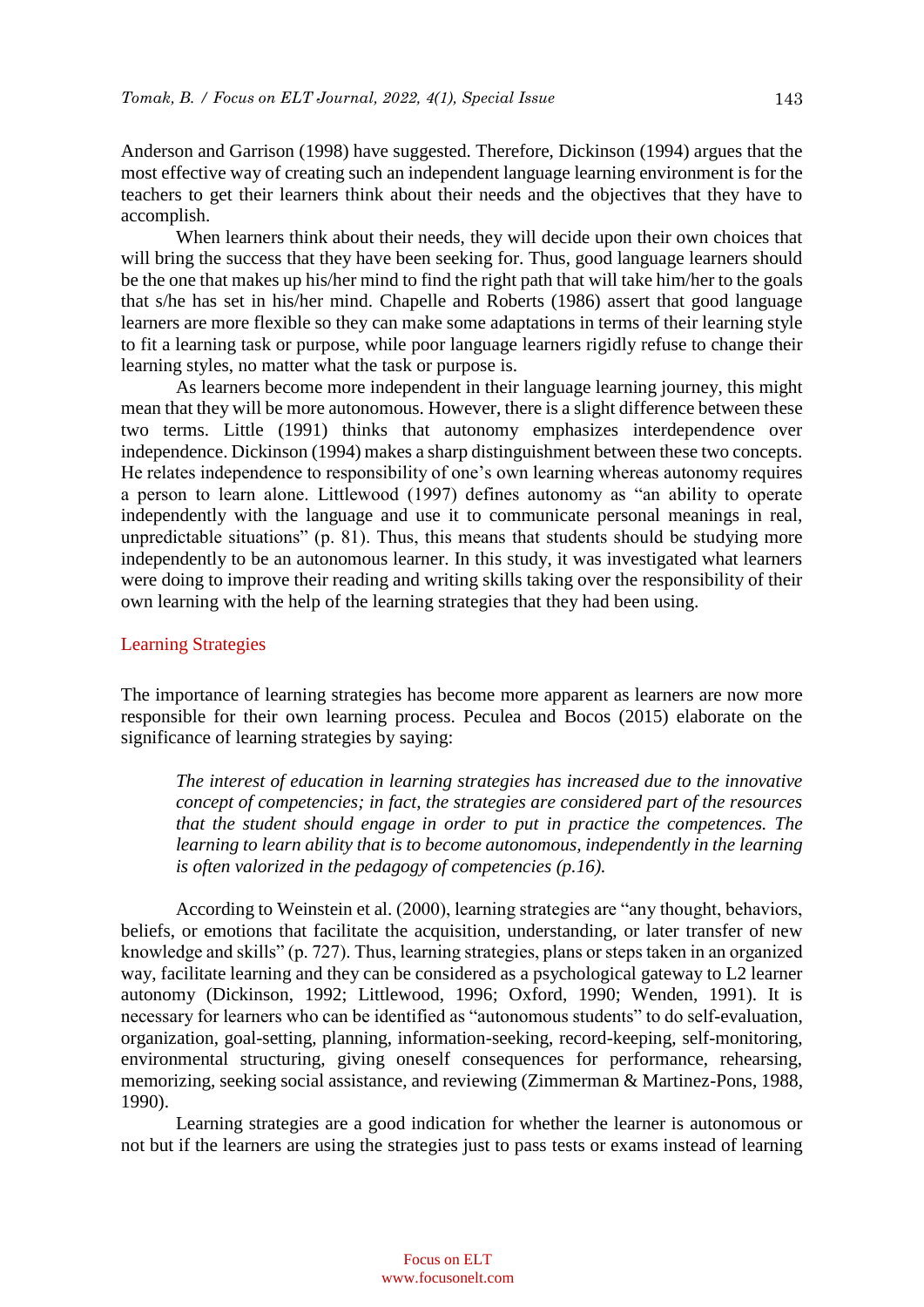the language or as a tool to facilitate their learning language, it means that they are not using learning strategies in the deep sense (Oxford, 2008). Learning strategies cannot be thought in that simple way. They are the clues that show learners the path that they will follow and gain the benefits in the long run. As long as they make use of the strategies in an efficient way, the strategies will have an effect on their language performance, achievement, proficiency, and autonomy beliefs (O'Malley & Chamot, 1990; Oxford & Ehrman, 1995; Pressley & Woloshyn, 1995). Therefore, it is really vital for learners to better able to make use of learning strategies in language learning process. They can learn strategies with strategy training that can be given by their teachers so that they will improve their sense of agency, self-efficacy judgments, motivation, confidence, and L2 performance (Chamot & O'Malley, 1996; Chamot et al., 1999; Dadour & Robbins, 1996; Oxford & Leaver, 1996). The efficient use of strategies has a significant effect on the improvement of language skills like reading and writing so that they are in a way interconnected.

# The purpose of the study

This study was conducted to determine the strategies used by the Turkish EFL learners who started their language learning from A1 (beginner) level and whether the strategies used by different learner profiles worked well as for the development of their reading skill.

This study aims to answer these questions:

- 1) What strategies did learners that started from A1 level use to improve their reading skill at the initial stage of their learning process?
- 2) What strategies did learners use in and out of their class time to improve their reading skill compared to their real performance in think-aloud tests?
- 3) Was there any change in the strategies that they had used through the months as they developed their linguistic competence?
- 4) Was there any difference between the different learner profiles in terms of the strategies chosen to develop language skills?

# **Methodology**

# Research design

When all the data collection process is considered, this study is based on a qualitative design examining a case by means of a rich repertoire of data collection. Gall et al. (2003) define case study research as "the in-depth study of instances of a phenomenon in its natural context and from the perspective of the participants involved in the phenomenon" (p. 545). In other words, a case study researcher does fieldwork by watching people in their own territory and interacting with them in their own language in their own natural settings. This study targeted students at a certain language level in a certain institution so the focal point was A1 English language learners in a state university at the School of Foreign Languages, which made this study a case study at the same time. According to Yin (1994), case studies "investigate a contemporary phenomenon within its real context when the boundaries between phenomenon and context are not clearly evident and in which multiple sources of evidence are used"  $(p.23)$ .

Hitchcock and Hughes (1995) suggest that "the case study approach is particularly valuable when the researcher has little control over events" (p. 322). However, according to Shaughnessy et al. (2003), this might lead to a problem because treatments in case studies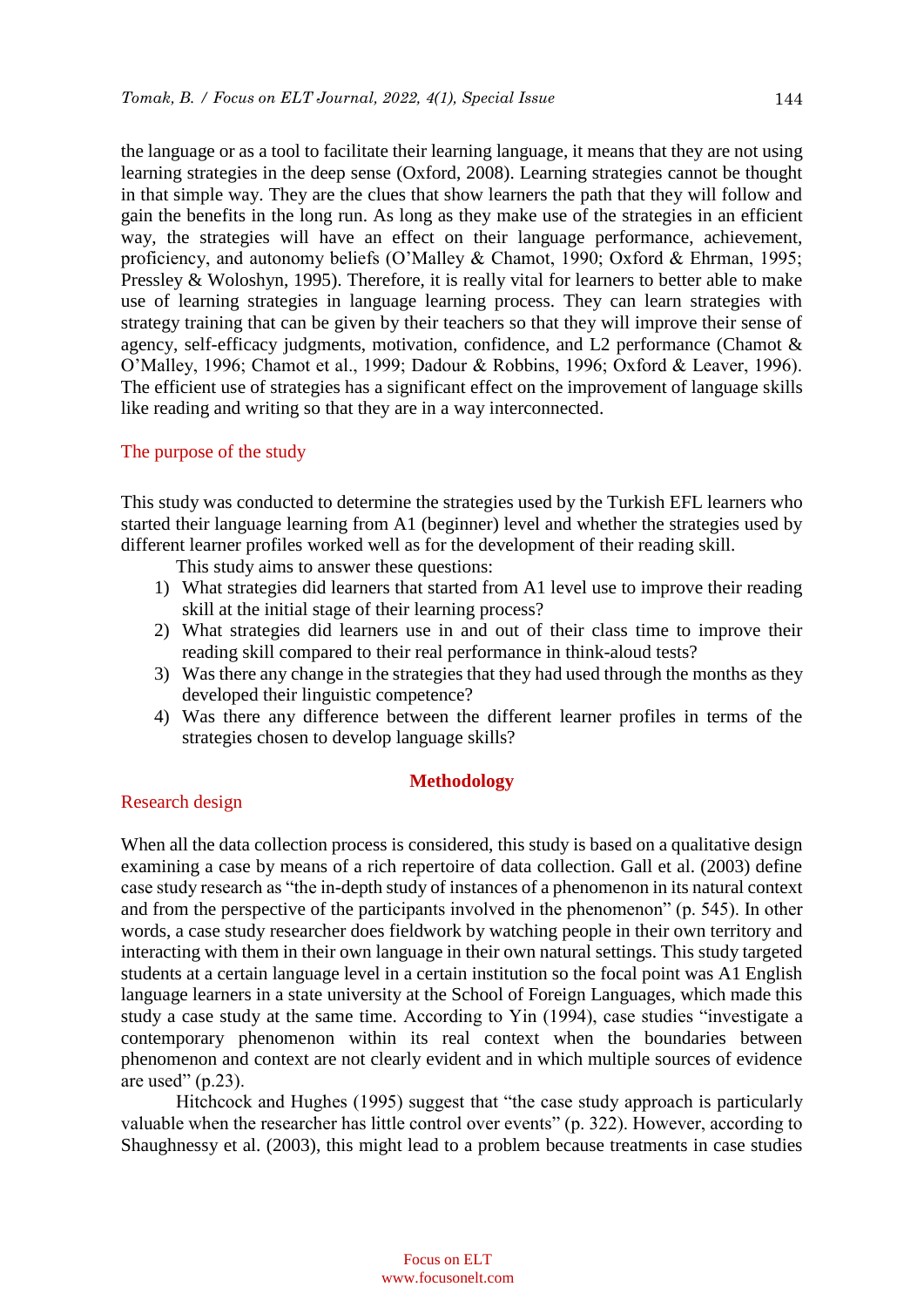can rarely be controlled systematically. What is more, it is difficult to make inferences and draw conclusions from case studies. Thus, they claim that the participant researcher may overstate or understate the case. However, Bailey (1994) disagrees with their ideas stating that participant observation contributes positively to the case study because of several reasons. First of all, a participant observer can notice what is going around in the contextual setting which is one of the significant parts of the case studies. Secondly, as case studies require extended period of time, researchers have the chance to develop more intimate and informal relationships with the participants in their own natural environment where the research has been conducted. Last but not the least, a participant observer has the possibility and the opportunity to reach the participants easily and notice the slight changes that come out during the data collection process, which cannot be achieved by an outsider.

#### Study group

The participants of this study were the learners who started their language learning in the School of Foreign Languages in one of the state universities located in Istanbul (Turkey) from A1 level. These students were the ones chosen from the A1 level, which means they started the program with beginner level. They were also chosen from the ones who would get 100 % English medium instruction in their departments if they passed the proficiency final exam because their program was denser and more intensive than the program of the ones whose departments provided 30 % English medium instruction.

With regard to all the A1 level students who took part in this study by filling in the questionnaires given by the researcher to be able to collect the quantitative data of this research, there were 10 students who were chosen among the 169 students according to the results of the questionnaire. The focus of this study was on these ten student participants so they will be given more concentration on this paper excluding the ones who participated in the questionnaire which was used as a tool to choose the participants of this study.

These ten students were categorized into three groups in accordance with their questionnaire results. Strategy Inventory for language learning (SILL) was used as a questionnaire for this categorization. (Oxford, & Burry-Stock, 1995). This questionnaire was distributed to 169 students and the frequencies of the questionnaire results were used to divide the participants into three groups considering the averages that they got from the questionnaires. Thus, three of them were the ones whose results were above the average of the total 169 students, three of them were chosen from the ones whose averages were below the total students and the other four of them were chosen from the ones whose results were almost the same as the general average of the whole students. Therefore, the categories of the participant students will be like this respectively: Higher Average group, which will be named as HA; Below Average group, which will be named as BA; and Average group, which will be named as A. Therefore, due to the anonymity reasons, the real names of the participants will not be given but instead they will be introduced to the reader with codes like A1, HA1, BA1.

#### Research instruments and procedure

Two different data collection instruments were used for the purpose of this study: interviews and think-aloud protocols.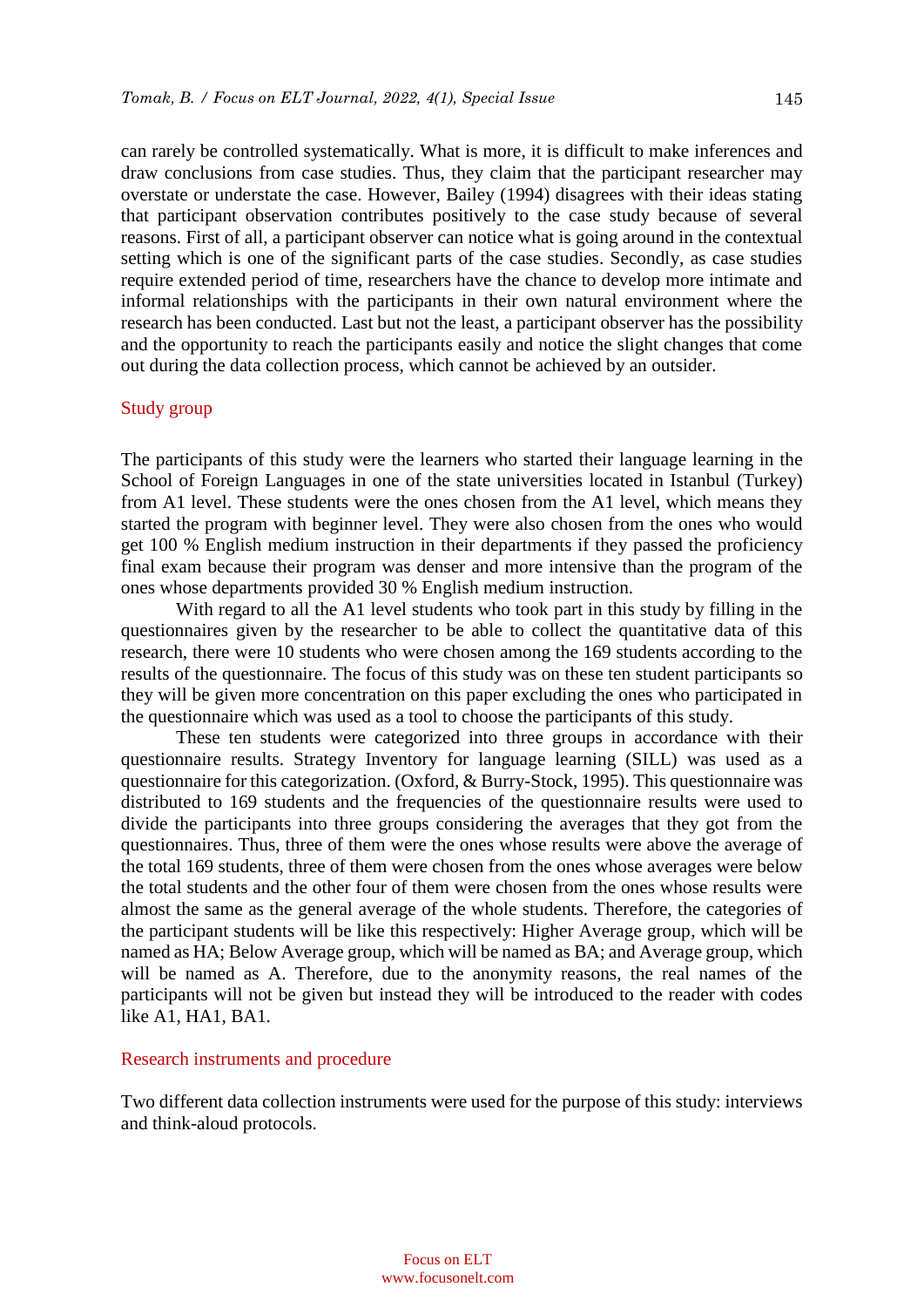## The Interviews

The interview questions were written by the researcher depending on the results of students' questionnaires. The interview questions were semi-structured because, as Merriam (1998) stated, this format "allows the researcher to respond to the situation at hand, to the emerging worldview of the respondent, and to new ideas on the topic" (p. 74). Therefore, the participants felt themselves free to state their opinions on the question with a certain framework on which the question was created. Gall et al. (2003) also verify this by saying "in qualitative research the interview format is not tightly structured because the researcher's target is to make respondents feel free to express their view of a phenomenon in their own terms" (p. 239). Thus, the researchers did their best to make the interviewees to tell all the things related to the research topic so as to be able to gather as many data as possible.

It was really important for the students to understand what was asked to them in the interviews. Schellings (2011) warns that students tend to choose neutral responses to the questions unless they understand them properly so that they will be able to avoid replying inaccurately from their perspective. Berger and Karabenick also (2016) point out that students will touch upon different perspectives of the issue that has been asked to them as long as the items of the questionnaires are either vague or too large. Therefore; during the interviews, it was assured that every item was understood well by the students and when there was a confusion or misunderstanding from the participants' side, everything was explained in detail by the researcher especially some of the terms that might be unfamiliar for the learners.

The interviews were conducted in students' mother language, which is Turkish to make them feel free to express themselves well. All these interviews were recorded so as to be transcribed by the researcher later for the easier analysis of the data.

There were two different interviews that had been arranged with all these ten different students. The first interviews were organized after the questionnaire results were evaluated by a software program and the average of the target groups was calculated. After this analysis, interview questions were written considering the aim of this research as well as the contextual case and the items in the questionnaire. After the interview questions were written, they were shown to some other academics so that some of them could be edited to make them clearer and directly related to the purpose of this study. After this feedback, the interview questions were shown to a colleague of the researcher to check the comprehensibility and whether the questions were clear enough and serving for the purpose of the study.

As soon as the researcher had got the feedback of the colleague, the interview questions were ready to apply. However, before the application of the whole interviews, one student was needed for piloting the interview questions. As these questions were piloted with one academic, a different perspective, especially from the students' side was also required. One of the students, whose questionnaire result was equal to the general average of the target group, was chosen and asked whether he would be a volunteer to participate in this study. He accepted the offer and he was asked the questions so as to check whether there were any problems with them. This first interview was done for piloting the interview questions and the process as well. During the interview, the student also stated the points where he found misleading and confusing so that the researcher could correct those unclear parts of the interview questions.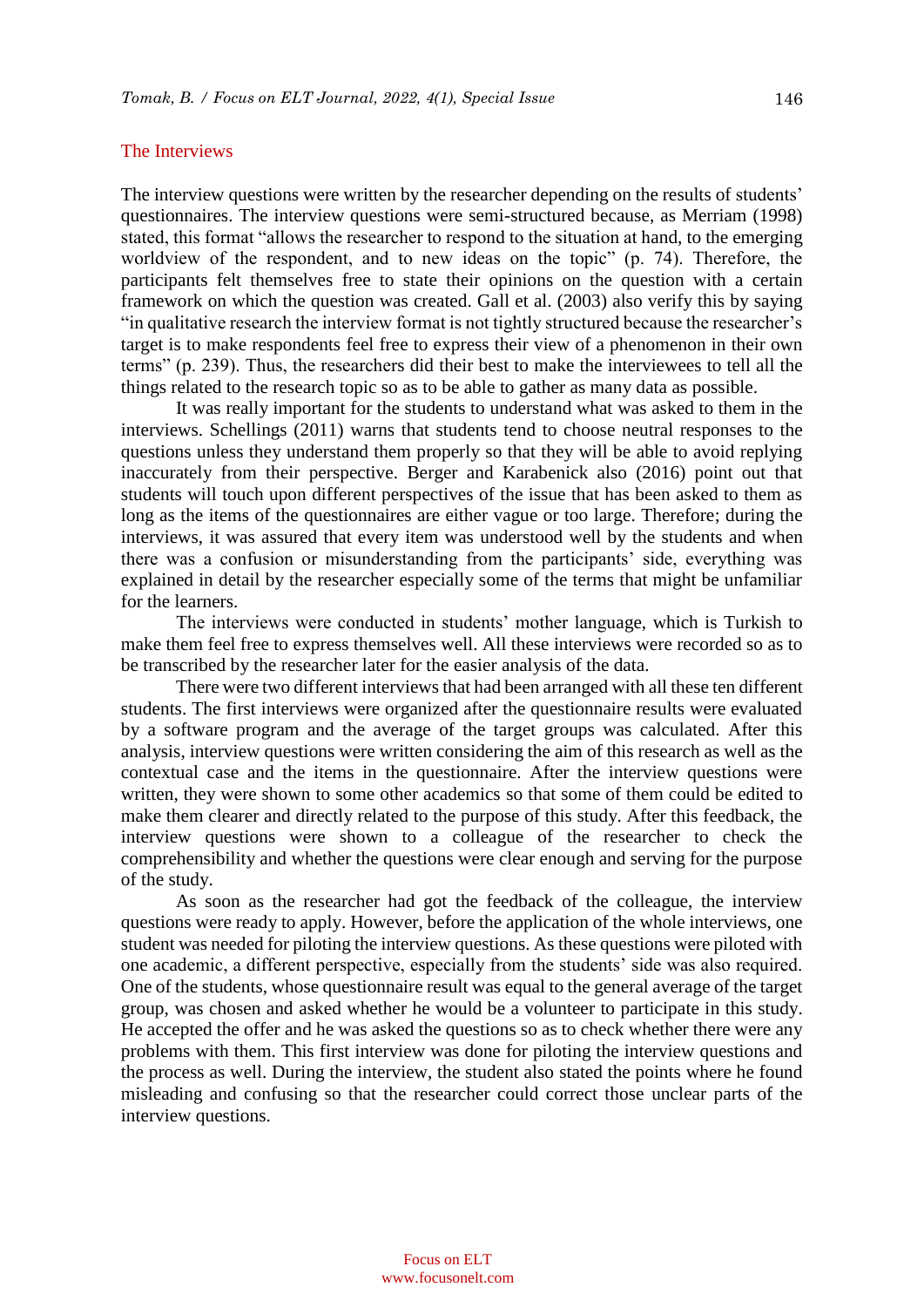147

The first interview went well and the researcher also gained some experience about the ongoing of the interviews that would be held with the other participants. The interview of this participant student (A2) was also included in the data and the analysis of it was also taken seriously because the researcher did not want to lose this valuable data so he did not throw it away. Then the other interviews were also conducted successfully with other participant students. The first interviews were done just before the end of first semester when the participants were about to finish their A2 level learning process. The participants were interviewed after their classes had finished so they were not taken from the lessons so they were done out of their class time. They were invited to an empty class where there was no one but the researcher and the interviewee so there was no interruption, either. Each interview with 10 different participants lasted almost from 40 to 60 minutes. The participants in higher average group talked more than the other two groups. The participants under below average category talked less than the others.

The second interviews were conducted three weeks before the end of the second (spring) semester when they were going to take the final exam. It was difficult for the researcher to arrange these interviews as it was close to the end of the academic year and some students were not attending the school regularly because it was almost near the end of the academic year and students who had the absenteeism right were using them. However, as the researcher had the participant observer, he was able to arrange all the interviews some of which were done outside the campus because of some participants who were not coming to school any more. However, there was a logical reason for the time of the second interviews even though they might seem to be arranged late. When these second interviews were done, the participants were supposed to be B1 levels and they were expected to be B2 in the final exam that they would take in the following three weeks so the final exam was the chance for them to show their language proficiency. Thus, these interviews were done at that time to serve the purpose of this study which was longitudinal.

The second interview questions were written in accordance with the data collected by means of the first interviews and considering the process that the learners had gone through all those months when they were trying to develop their language level. The questions were prepared and shown to another researcher and a colleague so as not to lead to any misunderstanding from the participants' side. After the piloting of the questions with an academic, the initial interview of the second interviews was done with the student coded as "A2" for piloting reasons so as to check the flow of the whole interview and to determine any flaws that might come out so that they would be corrected for the following interviews. Everything went well in that interview with A2 so it was also included in the data that were going to be analyzed just like the first one. The durations of the second interviews lasted between 20 and 90 minutes. The participants who were in higher average group talked more than others just like the first interviews whereas the students in below average category talked the least among others.

## Think-aloud protocols

Think aloud protocols are also called as "verbal protocols" (Ericsson & Simon, 1993), which are defined by Kasper and Roever (2005) as "respondents' reports of internal cognitive processes that occur as they are working on a task (concurrent verbal protocols) or their recollections of processes after the task has been completed (consecutive verbal protocols)"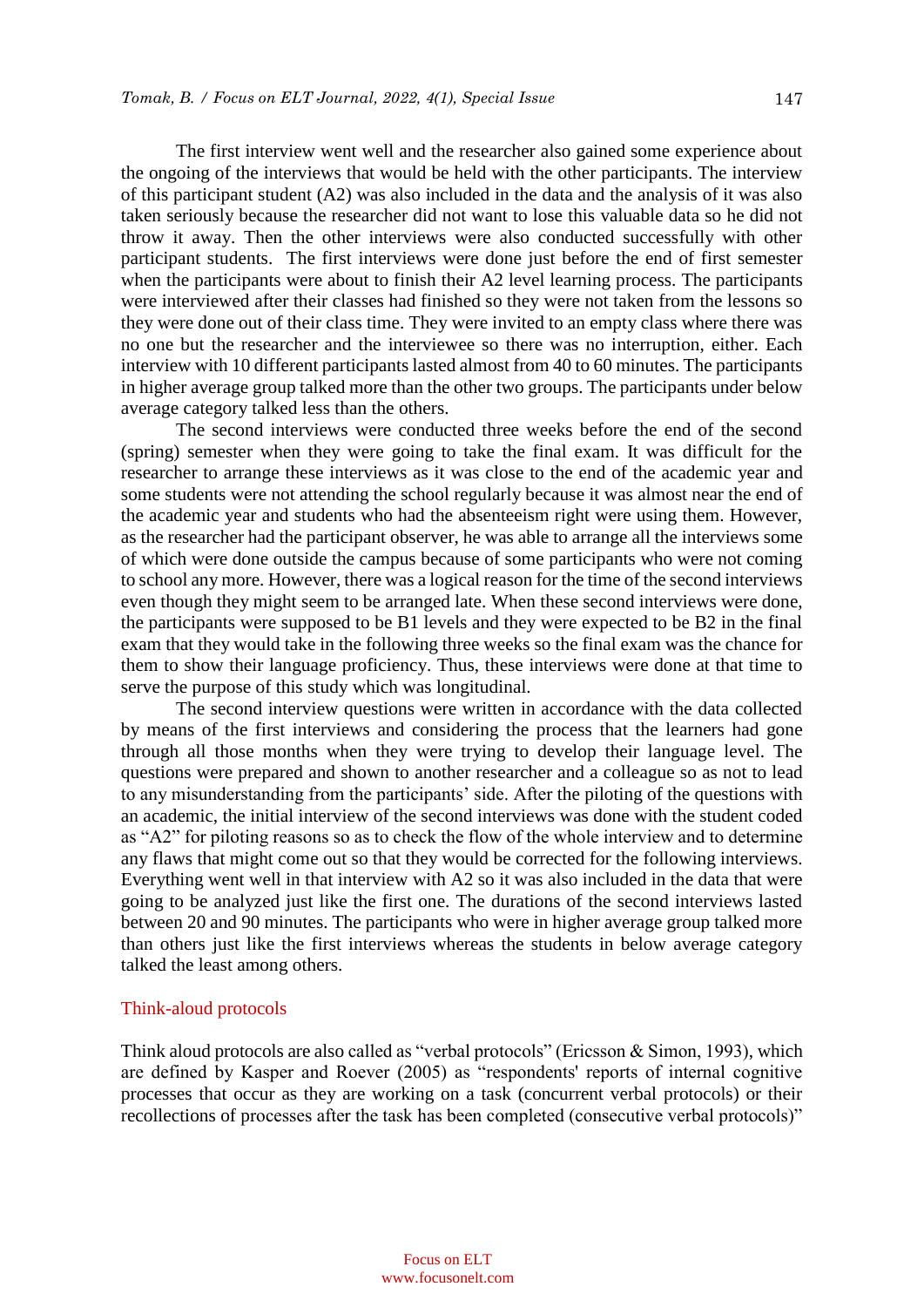(p.329). It is a kind of flow that shows the inside of the learners' brains, what comes to their minds at the time of the task given to them.

Think-aloud protocols was an efficient way to collect data for the purpose of this study because students were given a certain task and asked how to handle it or how to sort it out. The responses were valuable in terms of the strategies that they were using in order to develop their skills in English language. These think-aloud protocols revealed a solid example of what they were doing in terms of language learning strategy uses and this also gave a bright picture of what they were doing to improve themselves in terms of their linguistic competence. Zimmerman (2008) confirms that "think-aloud methodology is an effective way to assess students' self-regulatory processes online, but this research needs to be extended to see if planning and motivation will emerge as significant predictors of students' mental models" (p. 173). Thus, think-aloud protocols are important ways to measure how students use the self-regulated learning strategies that are used to learn a language, which is the primary purpose of this study. Veenman (2005) also agrees the efficiency of think-aloud protocols when they are compared to the questionnaires.

One of the most important advantages of think-aloud protocols is that it provides the participants with only small amount of time between the thought and its articulation so the shared thoughts that come to their mind while performing a task are more accurate and less subject to "embellishment or decay of information" (Pressley & Afflerbach, 1995) than other more structured self-report methods just like questionnaires which had been already applied for the purpose of this study. By applying think-aloud protocols, there won't be any data loss because the participant students had to say what came to their minds during the task given to them. Another important benefit that think-aloud protocols provide the researchers is that they have the potential to sustain the information on context and strategy use as well as cognitive and affective processes (Afflerbach, 2000). However, it is really difficult for the students to do a certain task and share the opinions that come to his/her mind with the researcher simultaneously. Ericsson and Simon (1980) suggest selecting tasks that are a little bit complex and difficult for the learner so that they will not be able to say something automatically because the complicated tasks will require them to think first and say what they do. In spite of such difficulties and possible weaknesses, Oxford and Burry-Stock (1995) exclaim that that "think-aloud protocols offer the most detailed information of all because the student describes strategies while doing a language task" (p.2).

With the help of think-aloud protocols, the researchers tried to determine the strategies that learners used to improve their language. In order to do this, one of the researchers gave the participants a particular task and wanted them to handle it. The participant student told the researcher how s/he completed the task and the whole process, which gave the researcher an idea about the learning strategies that these students had used. Ericsson (2006) points out that a think-aloud protocol contains students' reports about their own thoughts and cognitive processes while they are carrying out a task.

For this study the think alouds were shaped in accordance with the pilot study conducted by Hurd (2008). In this study, there was a reading test with three different comprehension questions. By doing the task, students were required to tell the researcher the strategies that they used while they were completing the tasks given to them. This was carried out twice during the whole academic year. There were not any think aloud protocols for the speaking and listening skills since Kasper and Roever (2005) have mentioned as limitation of think aloud protocols researcher should "exclude spoken tasks because participants cannot produce task-related talk and verbal protocol talk at the same time" (p. 329). What is more,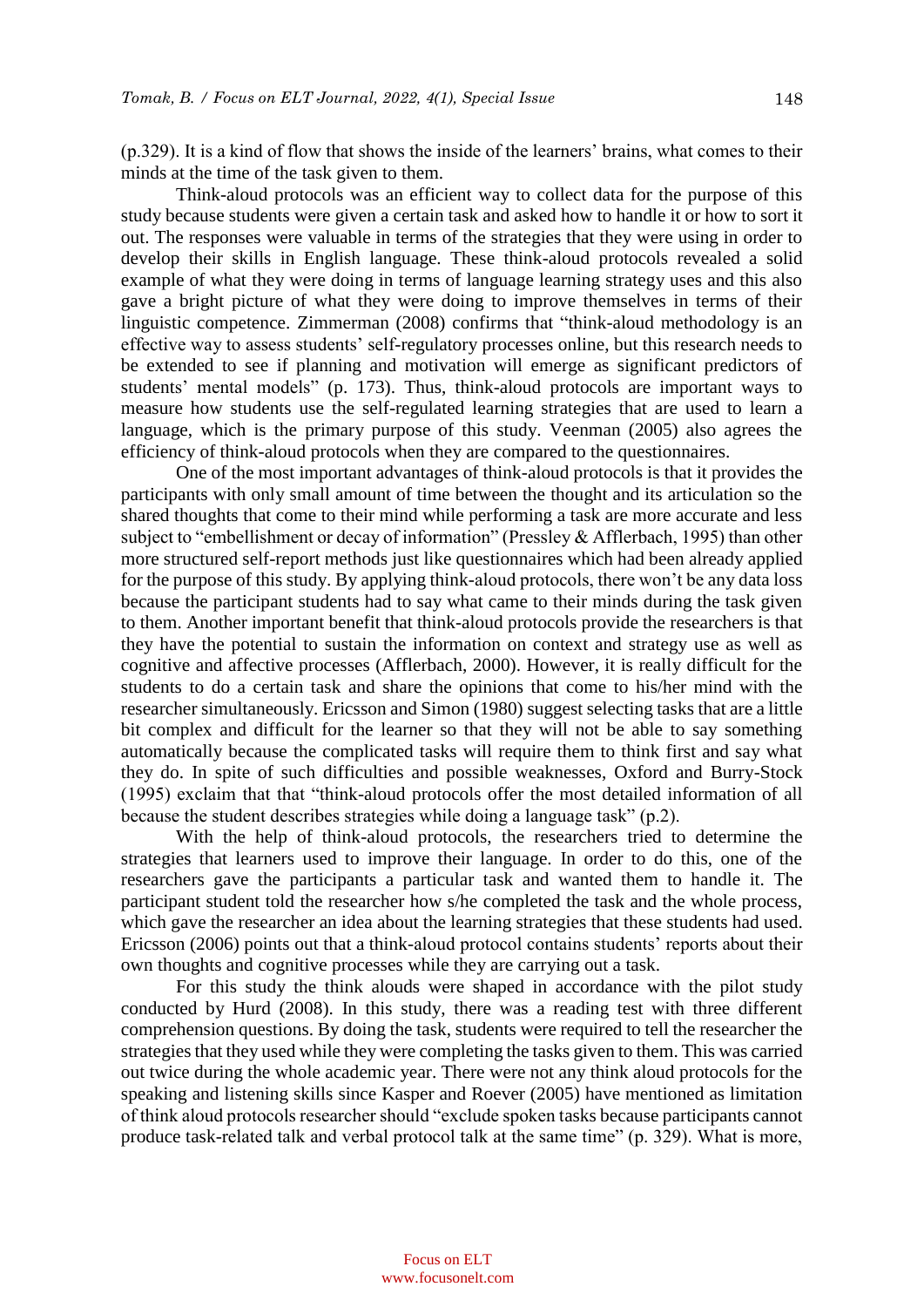Roever (2005) articulates that students should be given the chance to choose the language in which s/he will express himself/herself while s/he is doing the think aloud protocol tasks. Thus, even if the tasks are required to do in English language, students can express themselves in their mother tongue. Therefore, here in this research students were allowed to speak in their mother tongue, Turkish, to tell what came to their minds while they were doing the tasks given to them and all of them used Turkish to express themselves during the thinkaloud protocols.

The first think-aloud protocols were applied to students just after the first interviews had been done right before the end of the first (fall) semester when they were about to finish their A2 level. In accordance with their language level, a reading text which was for A2 level learners were chosen by the researcher and given for these participants along with five reading comprehension questions. All of the questions were multiple-choice, which made it easier for the participants to solve them all. Thereby, they did not need to write down long sentences so as to answer the questions as the options were already available. The students were required to read the passage and do the comprehension questions while they were telling what they were thinking in their minds to do the questions. After they had finished the reading task, the researcher asked them what they would do if they were given this task as an assignment that should be done at home later. The participants talked about what and how they would do at home.

The second think aloud protocols were also prepared by one of the researchers. They were applied just after the second interviews two weeks before the final exam. One reading text was chosen in accordance with the language level of the learners which was expected to be B1 at the time of the protocol that was applied to them. A reading passage which was taken from a magazine, which made it an authentic one, was given to the participants along with three comprehension questions. All these three questions were with multiple choices but the reading passage itself was a challenging one because the language level of the learners was higher than the time when the first think-aloud protocols were applied. What is more, the students were going to take a final two weeks after the second think aloud protocols so they would be a good exercise for them to get aware of the difficulty that they were going to face in the final so that they would get prepared for it accordingly.

Again, firstly the second think-aloud protocols were initiated with the participant coded as "A2" for piloting reasons to check whether everything would go well. The data collected from A2 were also included for the analysis. In the same way as the first thinkaloud protocols right after the students had done the reading task of the second think-aloud protocols they were asked what and how they would do it at home later.

## Data Analysis

In order to better analyze the data collected via interviews and think-aloud protocols, all the recordings that were made with the permission of the participants during the interviews and think-aloud protocols were transcribed by one of the researchers himself because of the confidentiality agreement between the researcher and the participants**.** 

The researcher who made the interviews tried to find some different categories from what the participants had shared with the researcher. Gall et al. (2003) defined a category as "a construct that refers to a certain type of phenomenon mentioned in the database" (p. 454). These categories which were found by the researcher were sent to the other researcher along with the transcriptions which did not include any names of the participants so as to keep their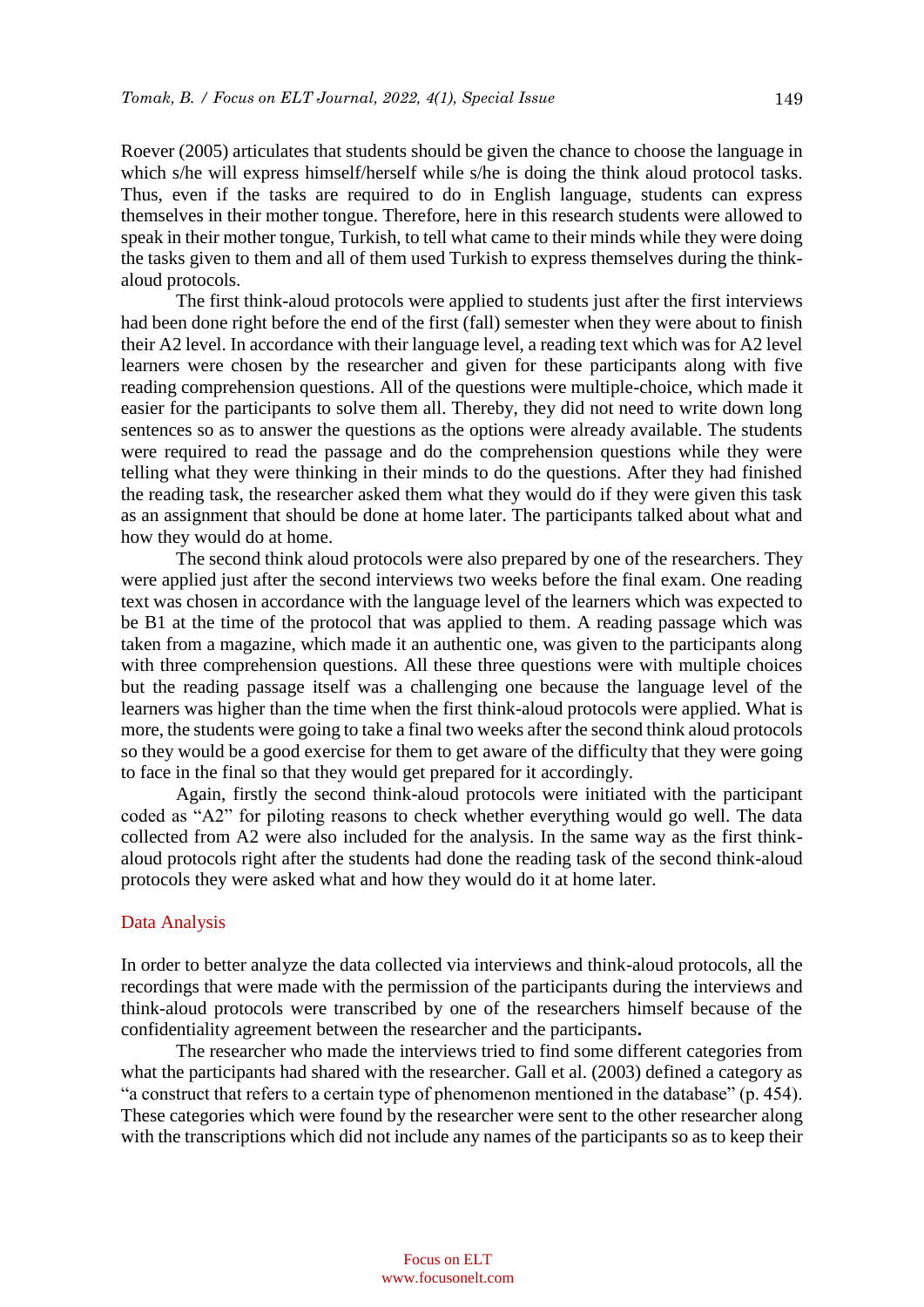150

anonymity for member-checking purposes, which requires "the researcher to ask one or more participants in the study to check the accuracy of the account" (Creswell, 2011, p. 259). She also read the transcriptions and the categories that were created by her research partner to assure that they were relevant and made sense for the purpose of the study. The researcher who made the interviews and think-aloud protocols also met with some of the participant students during the data analysis process for member-checking purposes so as to give these students the chance to change, clarify and elaborate more on what they had said in the interviews. These member checks contribute a lot to the accurate reflection of the participants beliefs on the findings of the study (Merriam, 1998). There were also some subcategories under each category created by the researcher to make the findings of this study clearer for the reader. This was done so as to better relate the findings to the purpose of the study and the research questions. These categories and subcategories were also checked by another academic so as to increase the inter-rater reliability of the data.

# **Findings**

Students were asked what kind of strategies they used for reading both in the class and out of class during the first (fall) and the second (spring) term. Their responses were shown in different categories according to the three different groups in which the participants were divided so table 1 shows the answers of the average group participants.

| <b>Participants</b> |        |       |                                                    |
|---------------------|--------|-------|----------------------------------------------------|
| $\mathbf{A1}$       | First  | Class | Synonyms, structures, grammar, vocabulary          |
|                     | term   |       |                                                    |
|                     |        | Home  | N <sub>o</sub>                                     |
|                     | Second | Class | Synonyms, structures, grammar, vocabulary          |
|                     | term   |       |                                                    |
|                     |        | Home  | N <sub>0</sub>                                     |
| A <sub>2</sub>      | First  | Class | Scanning, Vocabulary, synonym                      |
|                     | term   |       |                                                    |
|                     |        | Home  | N <sub>o</sub>                                     |
|                     | Second | Class | Scanning, Vocabulary, synonym                      |
|                     | term   |       |                                                    |
|                     |        | Home  | N <sub>0</sub>                                     |
| A <sub>3</sub>      | First  | Class | Synonyms, structures, grammar, vocabulary          |
|                     | term   |       |                                                    |
|                     |        | Home  | Synonyms, structures, revising vocabulary          |
|                     | Second | Class | Synonyms, structures, grammar, revising vocabulary |
|                     | term   |       |                                                    |
|                     |        | Home  | Synonym, grammar, vocabulary                       |
| A <sub>4</sub>      | First  | Class | Synonym, structures, reference                     |
|                     | term   |       |                                                    |
|                     |        | Home  | N <sub>o</sub>                                     |
|                     | Second | Class | Structures, Synonyms, Format of the text           |
|                     | term   |       |                                                    |
|                     |        | Home  | Reference, structures, synonyms                    |

Table 1. *Strategies used by average group participants for reading skill development*

As it can be seen from table 1, the participants in the average group focused on the structural pattern of the reading passages more such as vocabulary, synonyms, structures but they did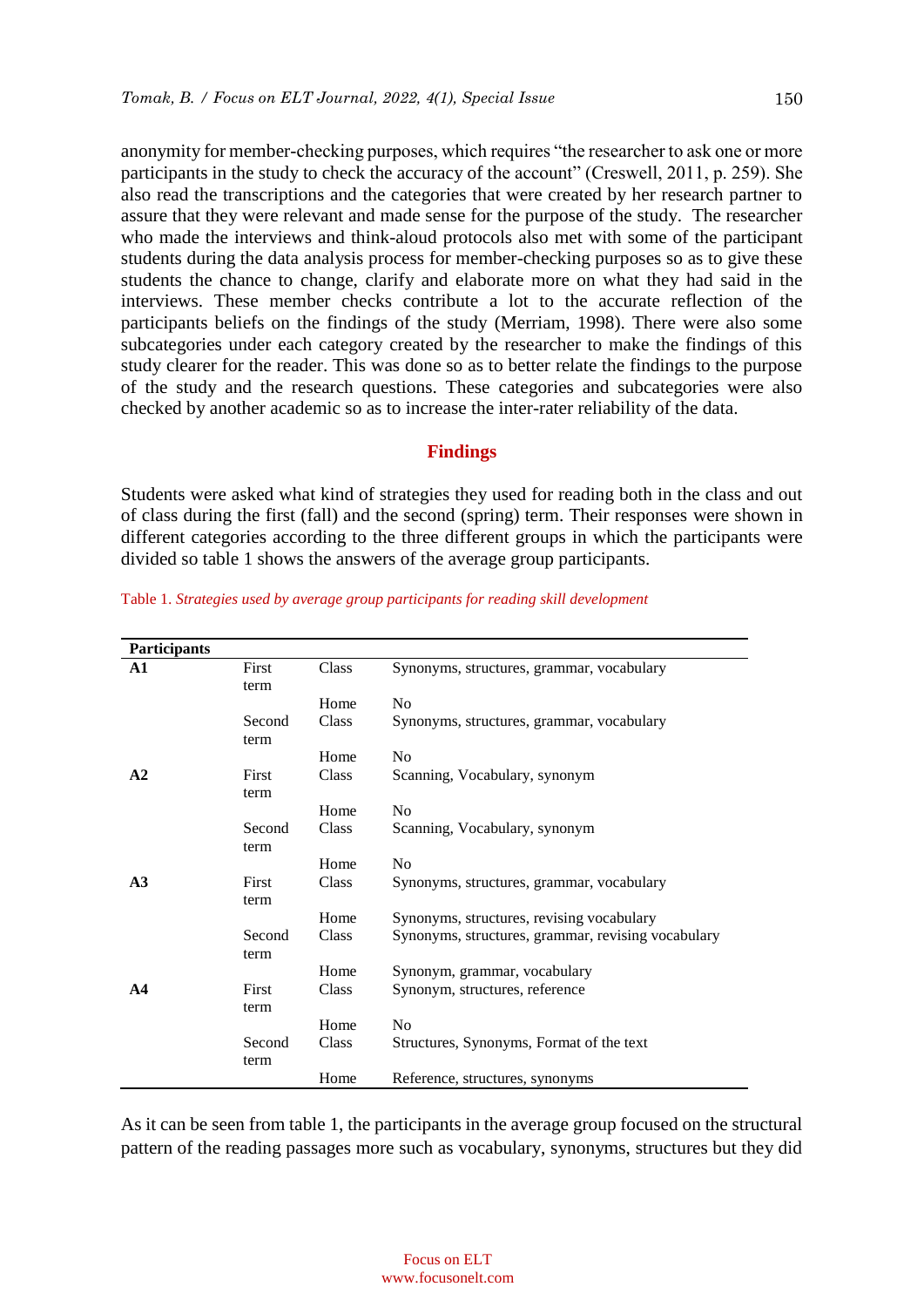not use any learning strategy to focus on the meaning of the text such as skimming and scanning. What is more, most of the participants except from A3 said that they did not do reading exercises when they were back at home so the only place that they concentrated on reading was within the class time. Additionally, it was shown on the table 1 that they did not change the strategies that they had used for reading in the first term even when their language level improved in the second term so they used the same strategies.

These participants also had the think-aloud protocols both in the first (fall) term and the second (spring) term so as to determine what they were doing in the reading. By doing so, the researcher had the chance to observe what kind of strategies they were using at the first hand. After each think-aloud process was over, the researcher asked them what they would do if they were given that reading text at home as an assignment. Table 2 shows what they did in the think aloud protocols prepared by the researcher and what they would do with the same reading task if they were given at home.

|                |                        |                | The strategies that they used                                                                                                         |
|----------------|------------------------|----------------|---------------------------------------------------------------------------------------------------------------------------------------|
| $\mathbf{A1}$  | First<br>Class<br>term |                | Reading the text first, trying to find the answers considering the<br>questions, not detailed reading, some unknown words in the text |
|                |                        | Result         | 2 correct out of 5 questions                                                                                                          |
|                |                        | Home           | Looking up the unknown words in the dictionary (bilingual), detailed<br>reading                                                       |
|                | Second<br>term         | Class          | Reading the questions, 80 % of unknown words in the passage, trying to<br>find the answer associating the familiar words              |
|                |                        | Result         | 0 out of 3 questions                                                                                                                  |
|                |                        | Home           | Looking up the unknown words in the dictionary (bilingual), detailed<br>reading                                                       |
| A2             | First<br>term          | Class          | Reading the questions first, trying to find the answer from the options<br>given by looking for it in the text                        |
|                |                        | Result         | 2 correct out of 5 questions                                                                                                          |
|                |                        | Home           | The same strategies as the ones used in class                                                                                         |
|                | Second                 | Class          | Reading the questions first, trying to find the answer from the options                                                               |
|                | term                   |                | given by looking for it in the text                                                                                                   |
|                |                        | Result         | 2 correct out of 3 questions                                                                                                          |
|                |                        | Home           | Looking up the unknown words in the dictionary (bilingual), detailed<br>reading                                                       |
| A3             | First                  | Class          | Reading the questions, underlining some important words such as                                                                       |
|                | term                   |                | without, only while reading, trying to find the answers considering the                                                               |
|                |                        |                | questions                                                                                                                             |
|                |                        | Result<br>Home | 1 correct out of 5 questions                                                                                                          |
|                |                        |                | Looking up the unknown words in the dictionary (bilingual), detailed<br>reading, focusing on the structures                           |
|                | Second                 | Class          | Reading the text, found it difficult in terms of vocabulary and grammar,                                                              |
|                | term                   |                | too many unknown words, couldn't understand the text well, trying to                                                                  |
|                |                        |                | find the answers considering the questions                                                                                            |
|                |                        | Result         | 1 correct out of 3 questions                                                                                                          |
|                |                        | Home           | Looking up the unknown words in the dictionary (bilingual), detailed                                                                  |
|                |                        |                | reading, focusing on the structures                                                                                                   |
| A <sub>4</sub> | First                  | Class          | Reading the text first, found the questions difficult, having a look at the                                                           |
|                | term                   |                | text again, trying to find the answers considering the questions                                                                      |
|                |                        | Result         | 3 correct out of 5 questions                                                                                                          |

#### Table 2. *Strategies used by average group during the think aloud sessions*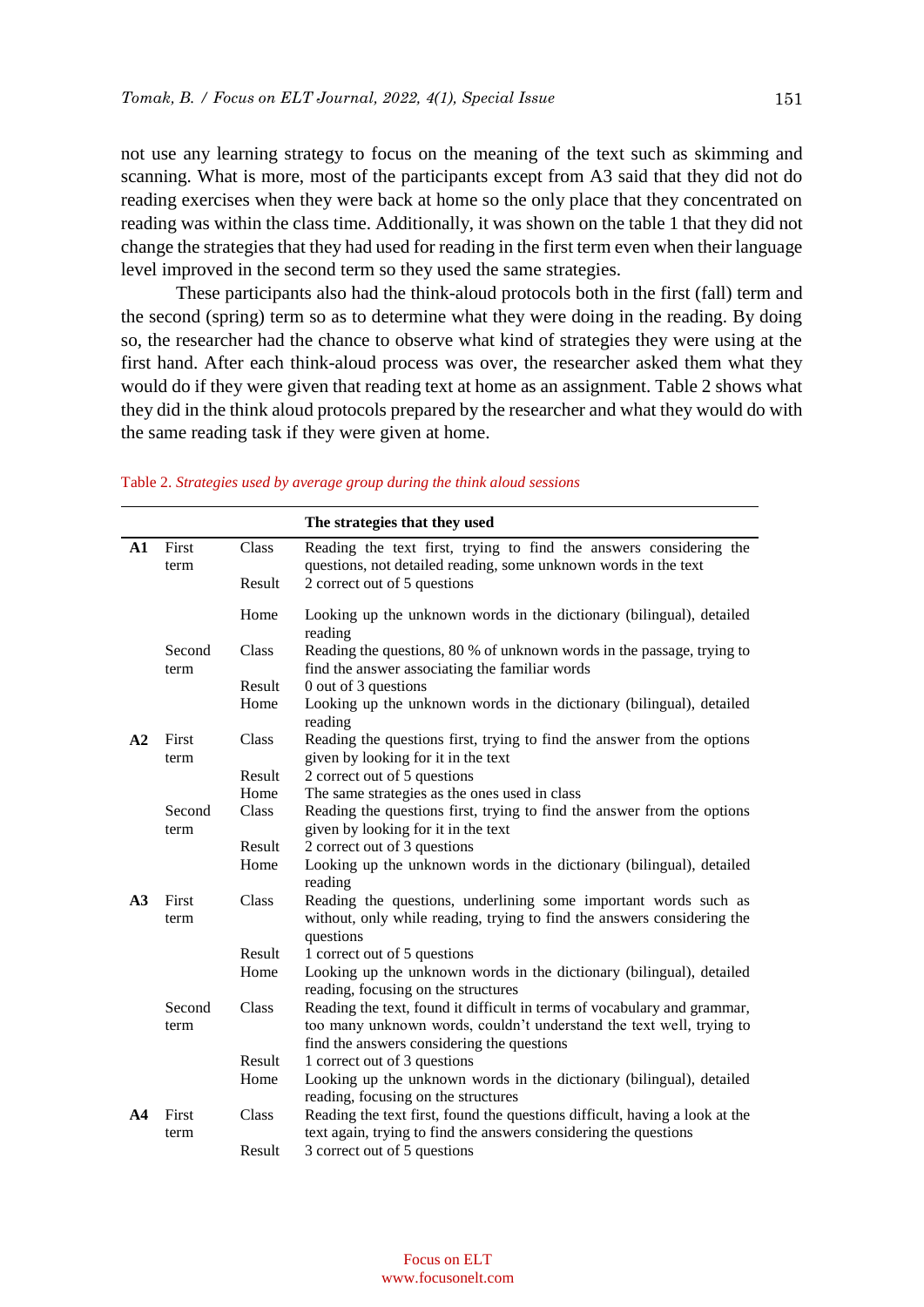|        | Home   | Looking up the unknown words in the dictionary (bilingual), detailed<br>reading |
|--------|--------|---------------------------------------------------------------------------------|
| Second | Class  | Reading the text, found it difficult in terms of vocabulary and grammar,        |
| term   |        | too many unknown words, couldn't understand the text well, trying to            |
|        |        | find the answers considering the questions                                      |
|        | Result | 2 correct out of 3 questions                                                    |
|        | Home   | Looking up the unknown words in the dictionary (bilingual), detailed            |
|        |        | reading                                                                         |

It may seem from table 2 that all the average group participants started the think-aloud sessions by reading the text first both in the first and the second think-alouds arranged at the end of the first and second term respectively. All of them wanted to find the find the correct answers of the questions by trying to associate the words that were given in the options of the questions with the ones that existed in the reading passage.

What was interesting was that all of the participants except from A2 found the reading text given in the second think-aloud protocols quite difficult and they could not perform as well as they did in the first think-aloud protocols as they all said they could not comprehend the text well enough to be able to answer the questions properly. This might be because of their language level which did not reach the level expected from them.

When they were asked about what they would do if that text was given to them as homework, all of them said they would look up the unknown words in the dictionaries that would give the Turkish equivalences of the words that they did not know. They did not change this strategy and they said the same thing in the second think aloud sessions as well.

When it comes to the participants in the higher average group, they were also asked about what kind of strategies they were using for reading both in the class and out of their class time. Table 3 summarizes what they said.

| <b>Participants</b> |        |       |                                                    |
|---------------------|--------|-------|----------------------------------------------------|
| HA1                 | First  | Class | Skimming, scanning, vocabulary                     |
|                     | term   |       |                                                    |
|                     |        | Home  | Skimming, scanning, vocabulary (detail)            |
|                     | Second | Class | Skimming, scanning, format of the text, vocabulary |
|                     | term   |       |                                                    |
|                     |        | Home  | Skimming, scanning, vocabulary (detail)            |
| HA2                 | First  | Class | Skimming, scanning, finding key words              |
|                     | term   |       |                                                    |
|                     |        | Home  | Detailed reading, vocabulary                       |
|                     | Second | Class | Skimming, scanning, finding key words              |
|                     | term   |       |                                                    |
|                     |        | Home  | Detailed reading, vocabulary (detail)              |
| HA3                 | First  | Class | Skimming, scanning, structures, synonyms           |
|                     | term   |       |                                                    |
|                     |        | Home  | N <sub>0</sub>                                     |
|                     | Second | Class | Skimming, scanning, structures, synonyms           |
|                     | term   |       |                                                    |
|                     |        | Home  | Skimming, scanning, vocabulary (detail)            |

Table 3. *Strategies used by higher average group participants for reading skill development*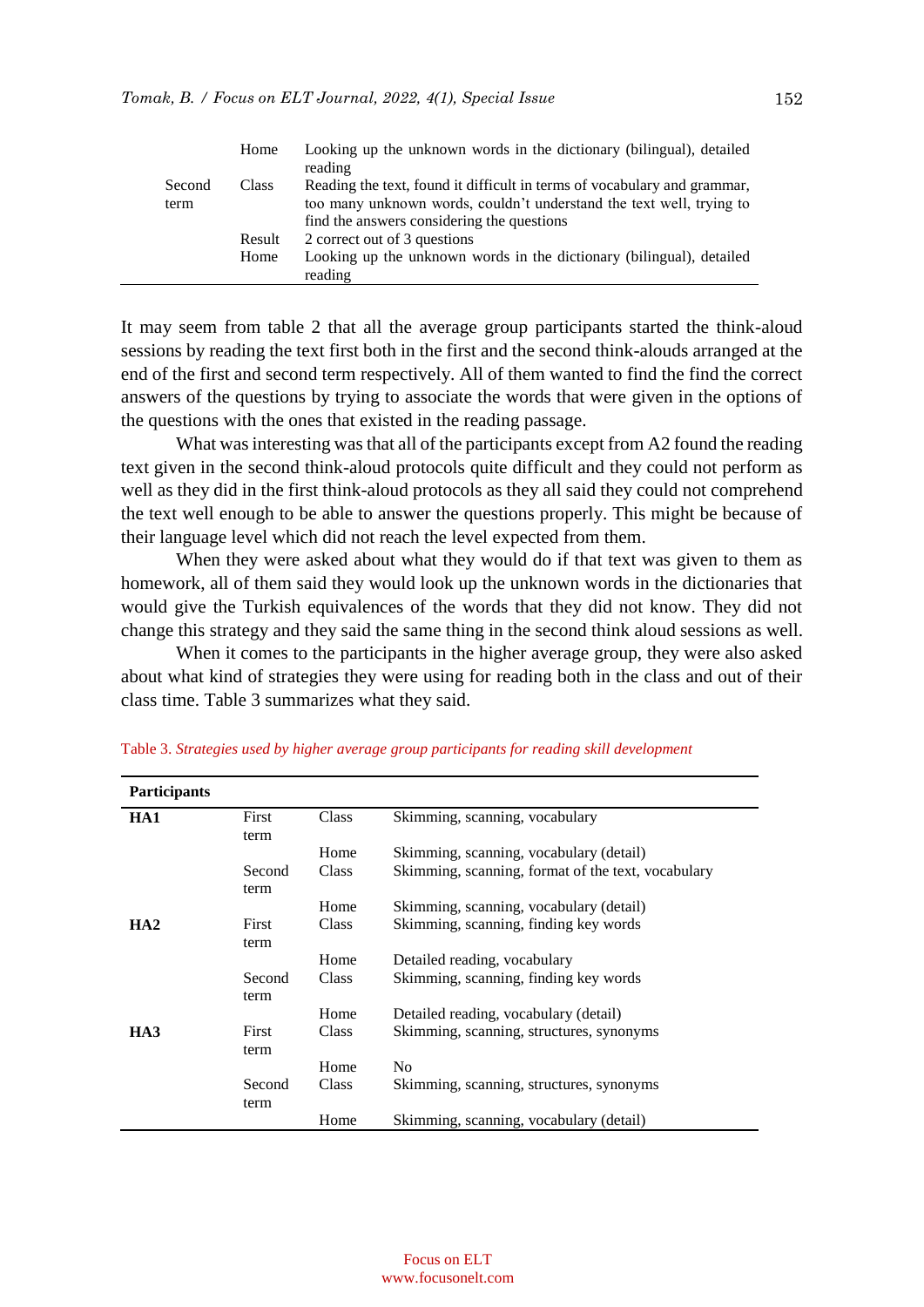From table 3 it can be understood that in contrary to their peers in the average group who focused mostly on the structural part of the language in readings without showing much focus on the meaning, the participants in the higher average group said they did skimming and scanning to get the main idea of the text and to focus on the details such as numbers and dates respectively both in the class and out of class time. They also gave importance to vocabulary and they all said that they were trying to make sentences with the new words that they had learned from the reading passages that they were analyzing at home. They were using "cognitive" strategy by "practising" (Wang & Pape, 2005) as shown in table 2. Thus, they were trying to activate their vocabulary knowledge by studying reading as well.

These participants also experienced the think-aloud process for the researcher to determine what they were doing during the reading text analysis in real world. Table 3 shows what they did during the think-aloud protocols both in the first term and the second term. They were also asked what they would do if they were given these reading texts as homework. Table 4 shows the think-aloud results for the reading skill from the perspective of the higher average participants.

|     |                |        | The strategies that they used                                                                                                                                             |
|-----|----------------|--------|---------------------------------------------------------------------------------------------------------------------------------------------------------------------------|
| HA1 | First<br>term  | Class  | Reading the questions first, trying to find the key words in the text<br>directly related to the questions, skimming, scanning                                            |
|     |                | Result | 5 correct out of 5 questions                                                                                                                                              |
|     |                | Home   | Looking up the unknown words in the dictionary (monolingual),<br>detailed reading                                                                                         |
|     | Second<br>term | Class  | Reading the questions first, trying to find the key words in the text<br>directly related to the questions, skimming and scanning                                         |
|     |                | Result | 1 out of 3 questions                                                                                                                                                      |
|     |                | Home   | Looking up the unknown words in the dictionary (monolingual), trying<br>to guess the meanings first                                                                       |
| HA2 | First<br>term  | Class  | Reading the questions first, trying to find the key words in the text<br>directly related to the questions, skimming, scanning, almost no<br>unknown words                |
|     |                | Result | 5 correct out of 5 questions                                                                                                                                              |
|     |                | Home   | Looking up the unknown words in the dictionary (monolingual), taking<br>notes of some advanced words in the text                                                          |
|     | Second<br>term | Class  | Reading the questions first, trying to find the key words in the text<br>directly related to the questions, skimming, scanning, guessing the<br>meanings of unknown words |
|     |                | Result | 3 correct out of 3 questions                                                                                                                                              |
|     |                | Home   | Looking up the unknown words in the dictionary (monolingual), taking<br>notes of some advanced words in the text                                                          |
| HA3 | First<br>term  | Class  | Reading the questions first, trying to find the key words in the text<br>directly related to the questions, skimming, scanning, guessing the<br>meanings of unknown words |
|     |                | Result | 2 correct out of 5 questions                                                                                                                                              |

#### Table 4. *Strategies used by higher average group during the think aloud sessions*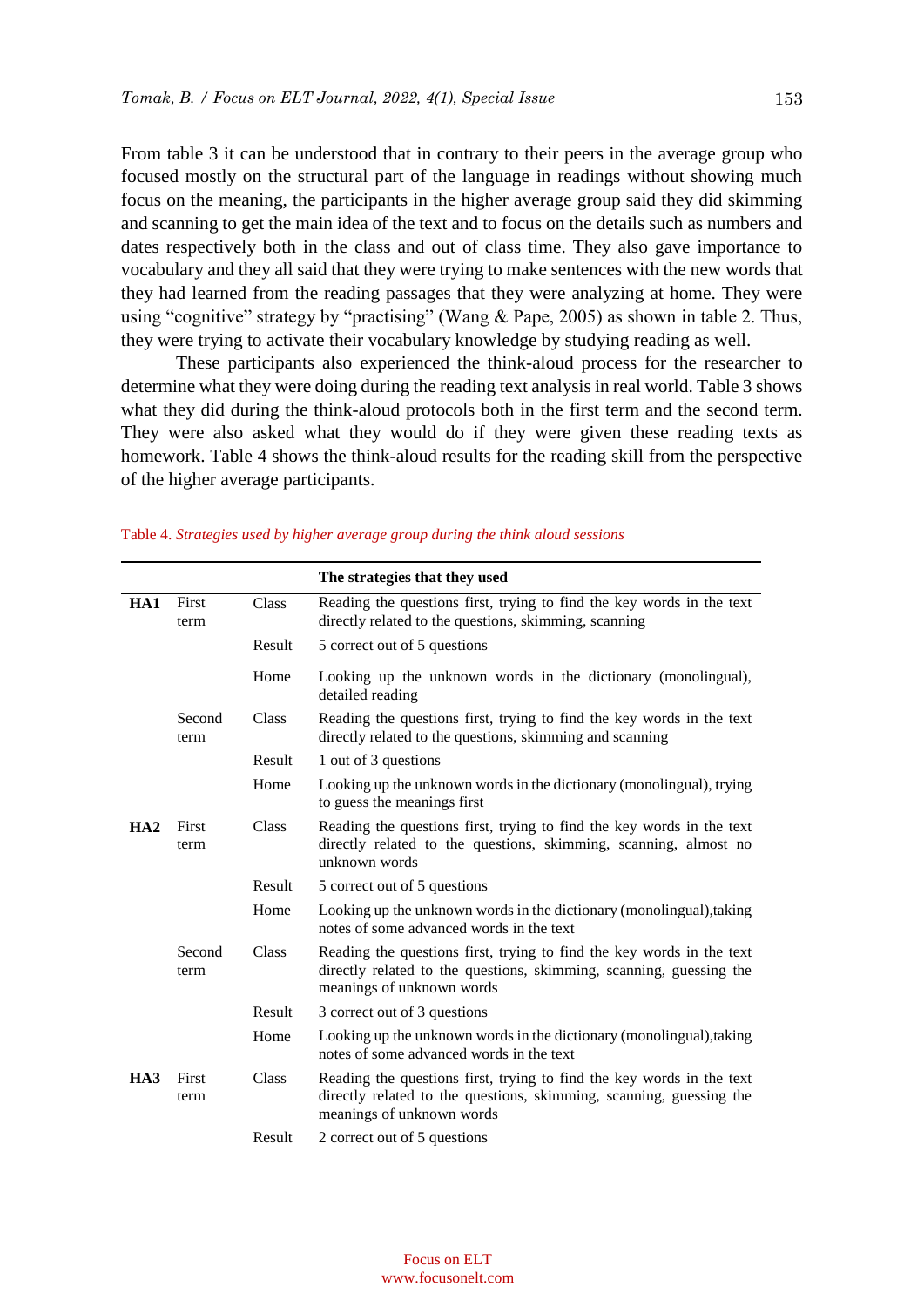|                | Home         | Looking up the unknown words in the dictionary (monolingual), taking<br>notes of some advanced words in the text                                                          |
|----------------|--------------|---------------------------------------------------------------------------------------------------------------------------------------------------------------------------|
| Second<br>term | <b>Class</b> | Reading the questions first, trying to find the key words in the text<br>directly related to the questions, skimming, scanning, guessing the<br>meanings of unknown words |
|                | Result       | 2 correct out of 3 questions                                                                                                                                              |
|                | Home         | Looking up the unknown words in the dictionary (bilingual), detailed<br>reading, focusing on the structures, synonym writing                                              |

During the think aloud sessions, the participants in the higher average group read the questions of the passage first and then they started to read the text contrary to their peers in the average group who read the text first and tried to answer the questions. They also made use of skimming and scanning strategies in the think-aloud protocols as they stated in the interviews. All of them tried to catch the key words in the reading passage that would make the answer explicit and they did this with the help of skimming and scanning strategies. What is more, they used "guessing the meaning of unknown words from context" strategy which was not used by their peers in the average group.

The participants in the higher average group also used almost the same strategies in the second think-aloud protocols as they did in the first ones. They just added one more strategy which was "guessing the meaning of the unknown words". This was because they did not come across many unknown words in the reading text given to them in the first term but in the second think-aloud protocols as the level of the language had risen, they felt the need to make an addition to the strategies that they had already been using. This also showed that they could find the appropriate strategy that suited their needs. Thus, they performed much better than their peers in the average group in the second think-aloud protocols in which the difficulty level of the reading text was much higher. In contrast to their peers in the average group who said that they found it difficult to comprehend the text in the second think-aloud sessions, the ones in the higher average group did not have such complaints.

When they were asked about what they would do with the reading texts given to them in the think-aloud protocols as homework, they said they would do detailed reading with them trying to find the meaning of the unknown words from monolingual dictionaries that would provide them with the definition in English along with sample sentences that would give them an idea about how to use those words. Thus, this choice also made them different from the other participants in other categories.

When it comes to the participants in the below average group, they were also asked about what kind of strategies they were using for reading both in the class and out of their class time. Table 5 summarizes what they said.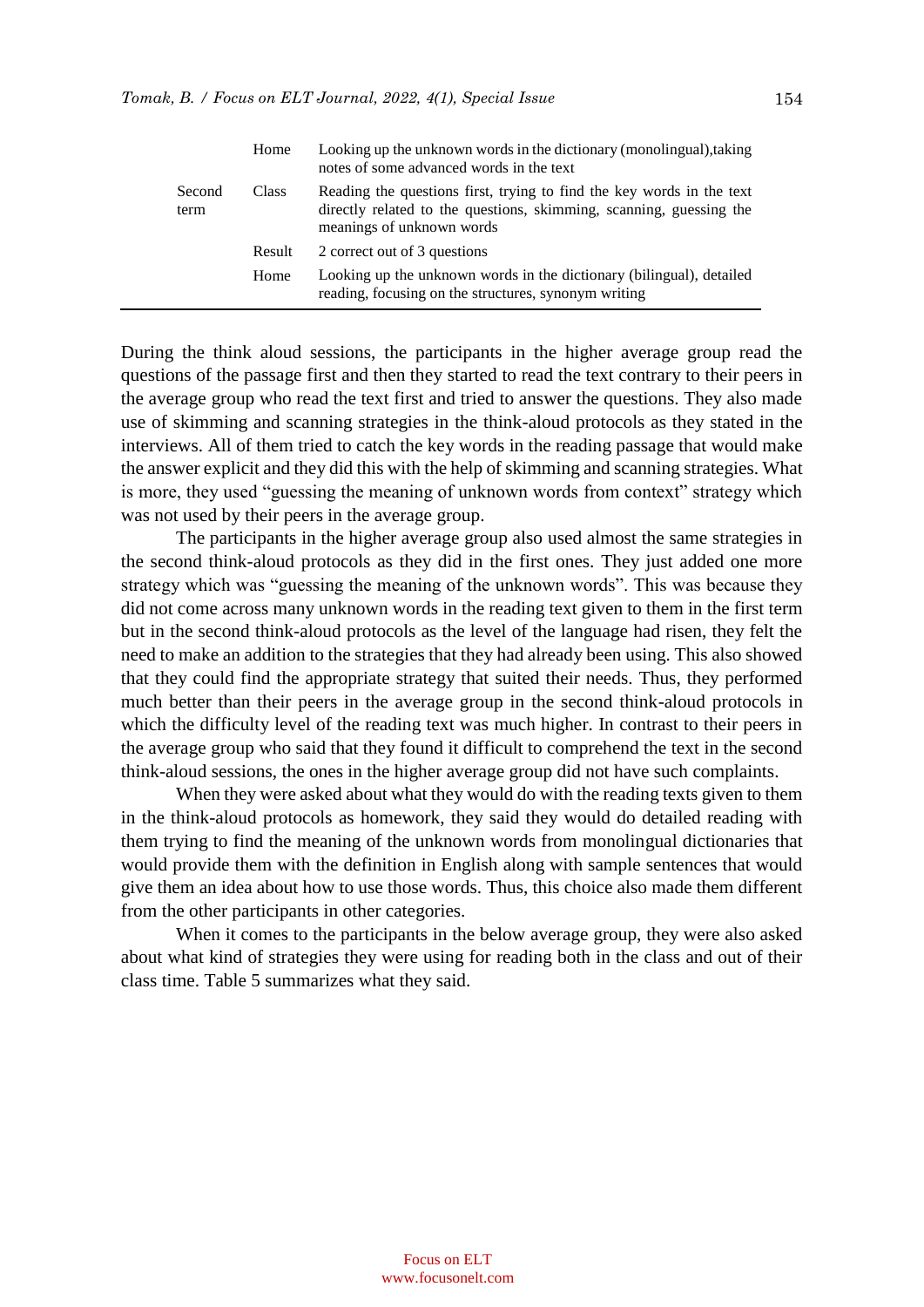| Participants |        |       |                       |
|--------------|--------|-------|-----------------------|
| BA1          | First  | Class | Scanning              |
|              | term   |       |                       |
|              |        | Home  | N <sub>0</sub>        |
|              | Second | Class | Scanning, structures  |
|              | term   |       |                       |
|              |        | Home  | N <sub>0</sub>        |
| BA2          | First  | Class | Vocabulary, structure |
|              | term   |       |                       |
|              |        | Home  | No                    |
|              | Second | Class | Vocabulary, structure |
|              | term   |       |                       |
|              |        | Home  | N <sub>0</sub>        |
| BA3          | First  | Class | Structure, synonym    |
|              | term   |       |                       |
|              |        | Home  | No                    |
|              | Second | Class | Structure, synonym    |
|              | term   |       |                       |
|              |        | Home  | No                    |

Table 5. *Strategies used by below average group participants for reading skill development*

Table 5 shows that all the participants in the below average group except from BA1 just focused on improving their lexical knowledge of the language when they were dealing with a reading text. They did not pay attention to any other contextual skills that they might need when analyzing a reading text such as skimming and scanning. Also, it can easily be noticed that they did not change the strategies that they had been using in the first (fall) term when they were asked about them in the second (spring) term.

Another important point that should be taken into account was that they all did not do any reading exercises at home both in the first (fall) term and second (spring) term so as to be able to use strategies.

These participants were also taken to think-aloud process by researcher so as to be able to observe what they were doing while they were analyzing a reading text at first hand. Table 6 shows what they did during the think-aloud protocols both in the first (fall) term and the second (spring) term. They were also asked what they would do if they were given these reading texts as homework. Table 6 shows the think-aloud results for the reading skill from the perspective of the below average participants.

|  |  | Table 6. Strategies used by below average group during the think aloud sessions |  |
|--|--|---------------------------------------------------------------------------------|--|
|  |  |                                                                                 |  |

|            |                |              | The strategies that they used                                                   |
|------------|----------------|--------------|---------------------------------------------------------------------------------|
| <b>BA1</b> | First<br>term  | Class        | Reading the text first, trying to find the answers considering the<br>questions |
|            |                | Result       | 4 correct out of 5 questions                                                    |
|            |                | Home         | Looking up the unknown words in the dictionary (bilingual)                      |
|            | Second<br>term | <b>Class</b> | Reading the text, 80 % of unknown words in the passage, no<br>comprehension     |
|            |                | Result       | 0 out of 3 questions                                                            |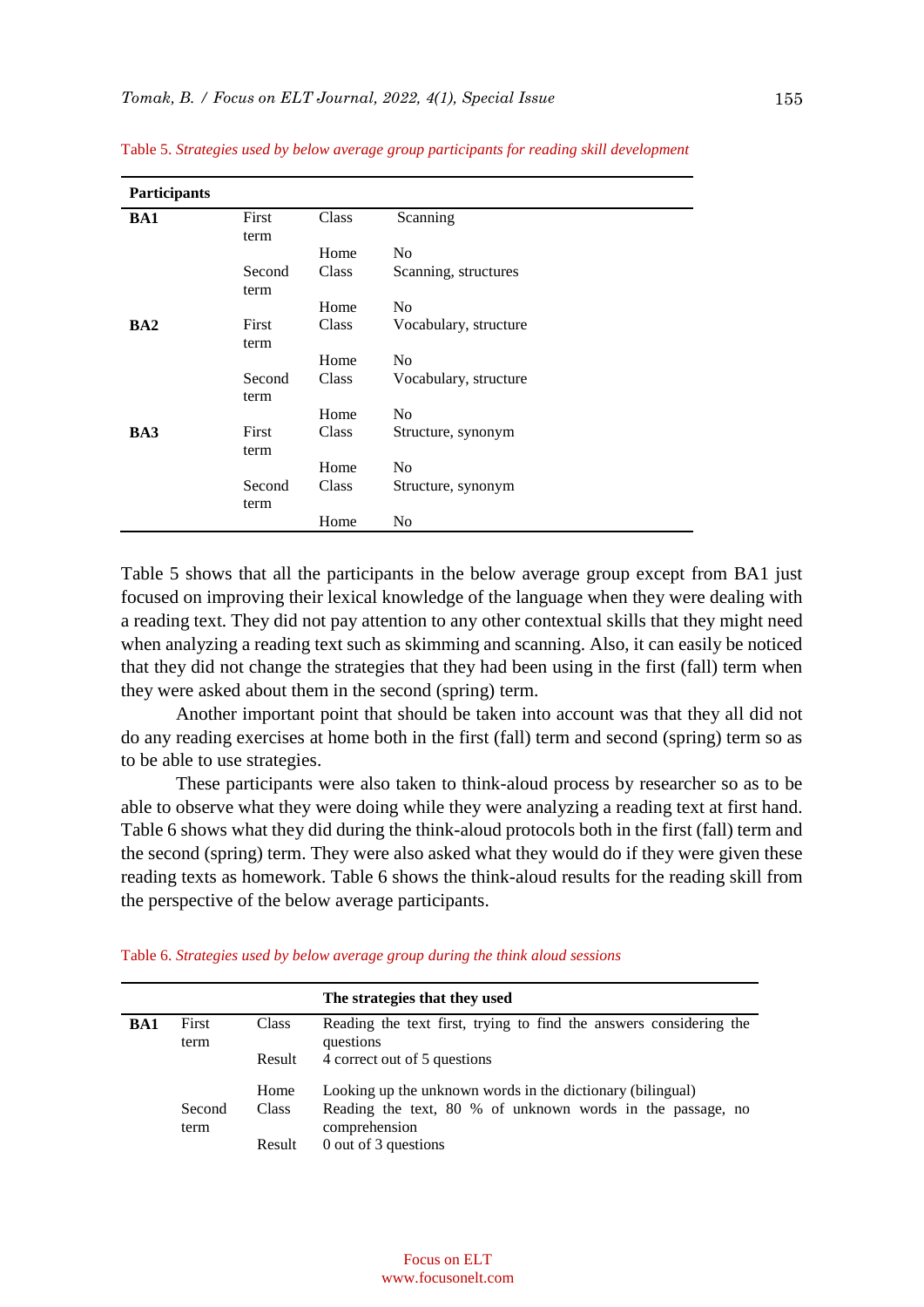|                 |                | Home         | N <sub>0</sub>                                                                                                                          |
|-----------------|----------------|--------------|-----------------------------------------------------------------------------------------------------------------------------------------|
| BA <sub>2</sub> | First<br>term  | <b>Class</b> | Reading the text first, trying to find the key words in text to find the<br>answer, couldn't understand the question, unknown words     |
|                 |                | Result       | 1 correct out of 5 questions                                                                                                            |
|                 |                | Home         | Looking up the unknown words in the dictionary (bilingual)                                                                              |
|                 | Second<br>term | <b>Class</b> | Reading the text, 80 % of unknown words in the passage, no<br>comprehension                                                             |
|                 |                | Result       | 0 correct out of 3 questions                                                                                                            |
|                 |                | Home         | Looking up the unknown words in the dictionary (bilingual)                                                                              |
| BA3             | First<br>term  | <b>Class</b> | Reading the questions, reading the text paragraph by paragraph,<br>translating the sentences in his mind, many unknown words, trying to |
|                 |                |              | find the answers considering the questions                                                                                              |
|                 |                | Result       | 2 correct out of 5 questions                                                                                                            |
|                 |                | Home         | Looking up the unknown words in the dictionary (bilingual), detailed<br>reading, focusing on the structures                             |
|                 | Second<br>term | Class        | Reading the text, found it difficult in terms of vocabulary and<br>grammar, too many (80 %) unknown words, no comprehension             |
|                 |                | Result       | 0 correct out of 3 questions                                                                                                            |
|                 |                | Home         | Looking up the unknown words in the dictionary (bilingual), using                                                                       |
|                 |                |              | translation applications to understand the text                                                                                         |

It might seem clear from table 6 that the strategies that they used during the first think-aloud protocols were almost the same as the ones used by their peers in the average group. This might be because of the fact that the difference between the average group and the below average group was not that high until the end of the first (fall) semester in terms of their language level. Similarly, they started to read the text first before having a look at the questions and they did their best to reach the correct answer considering the question types and taking the options given to them into account by trying to find the familiar words in the passage.

In the second think-aloud protocols, none of them could even answer one single question accurately. All of them could not comprehend the text in the second think-aloud properly because its difficulty level was much higher than their level. They all said that the text was full of words that they did not know the meanings of, which prevented them from comprehending it and answering the questions. Thus, this showed that they could not keep up with the pace of the curriculum.

When they were asked about what they would do if they were given these texts given in both first and second think-aloud sessions, they all said that they would look up the unknown words in bilingual dictionary that would provide them with the Turkish equivalence of the words. They talked about the same strategy for the text that they did not understand at all in the second think-aloud. Thus, they believed that they would understand the text well as long as they knew the meanings of the words because nobody in this group said that they would have a look at the grammar structures so as to better understand the passage.

Participant instructors were also asked whether they taught the students any reading strategy in the class and all of them said that they focused on several strategies that could facilitate their reading analysis such as skimming, scanning, vocabulary formation, synonym finding, reference and guessing the meaning of the unknown words from the contexts. This means that the instructors were providing the students with the strategies that they might need but some of them acquired them but some of them did not.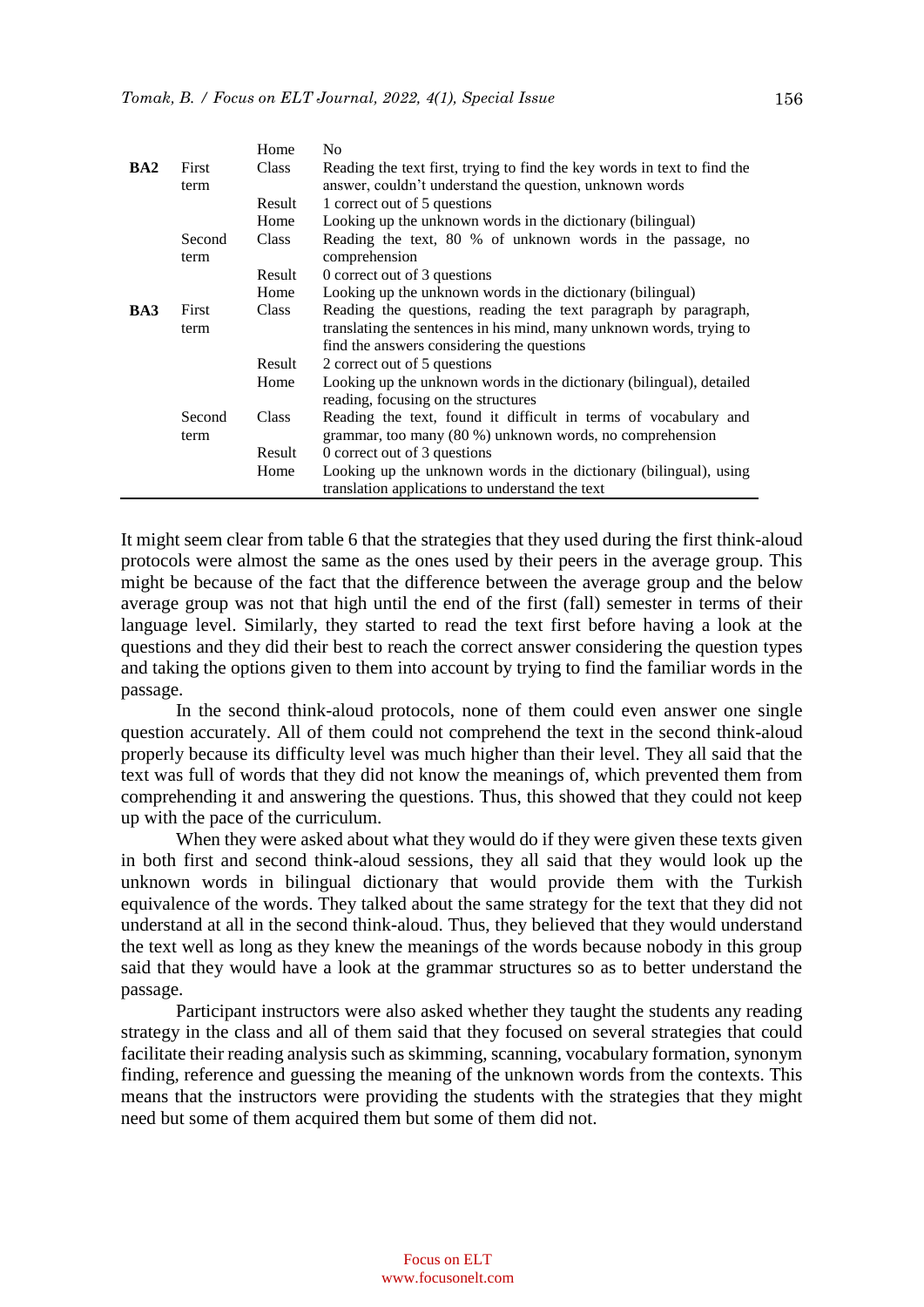#### **Conclusions and Suggestions**

The strategies used by the higher average group participants stand out because they analyze the reading text in depth both structurally and meaningfully. They watch out for synonyms and different structures used in the text both to understand it and to use them later in their writing and speaking tasks in addition to strategies that they use to figure out the whole reading texts such as skimming and scanning that will help them save time to answer the comprehension questions. Marton and Säljö (1976) modify these strategies as "deep" for reading skill. However, the participants in the average group either use skimming and scanning or look for the synonyms and structures that will help them understand the text. These were all observed by the researcher during the think-aloud protocols as well. Also, the participants in the higher average group state that they do reading practice out of the class time by focusing on the text and analyzing every bit of it whereas the participants in below average group and average group do not read out of their class time so the only time they are exposed to reading texts is during the class time, which is not enough to improve themselves in terms of academic reading for their departments within a short period of time which lasts eight months for preparatory school students. Thus, students should be encouraged by their instructors to do reading out of their class time and they should do it with deep analysis so as to benefit from a text as much as possible by using both structural strategies such as looking out for synonyms and structures and strategies applied for meaning such as skimming and scanning.

Even though the focus of the reading lessons should be on comprehension of the text, vocabulary and grammar awareness of the students can be raised. Students should be encouraged to use dictionaries and grammar books all the time. Although students can be triggered by their teachers to guess the meaning of the unknown words in the text, they should look them up in the dictionaries in the lessons as the texts are covered for learning purposes in the lessons. However, they can use that strategy in the exams in which they are not allowed to use dictionaries. Schmitt (1997) thinks that the strategy of guessing the meanings from the context is nor subordinated to looking the words up in the dictionaries in language learning. What is more, Ahmed (1989) claims that good language learners can use both monolingual and bilingual dictionaries as effectively as possible. Thus, teachers should encourage learners to use these two different dictionary kinds effectively instead of imposing them on the use of one type of it.

#### **Disclosure Statement**

No potential conflict of interest was reported by the author.

## **Acknowledgement**

This study was conducted for the doctoral dissertation of the author under the supervision of Prof. Dr. Gölge Seferoğlu who contributed a lot to this research with her wisdom, guidance, experience and expertise in this field. Thus, it is an hour to state many thanks to her for everything she has done.

#### **References**

Afflerbach, P. (2000). Verbal reports and protocol analysis. In M.L. Kamil, P.D. Mosenthal and R. Barr (Eds) *Handbook of reading research* (pp. 163–179). Lawrence Erlbaum.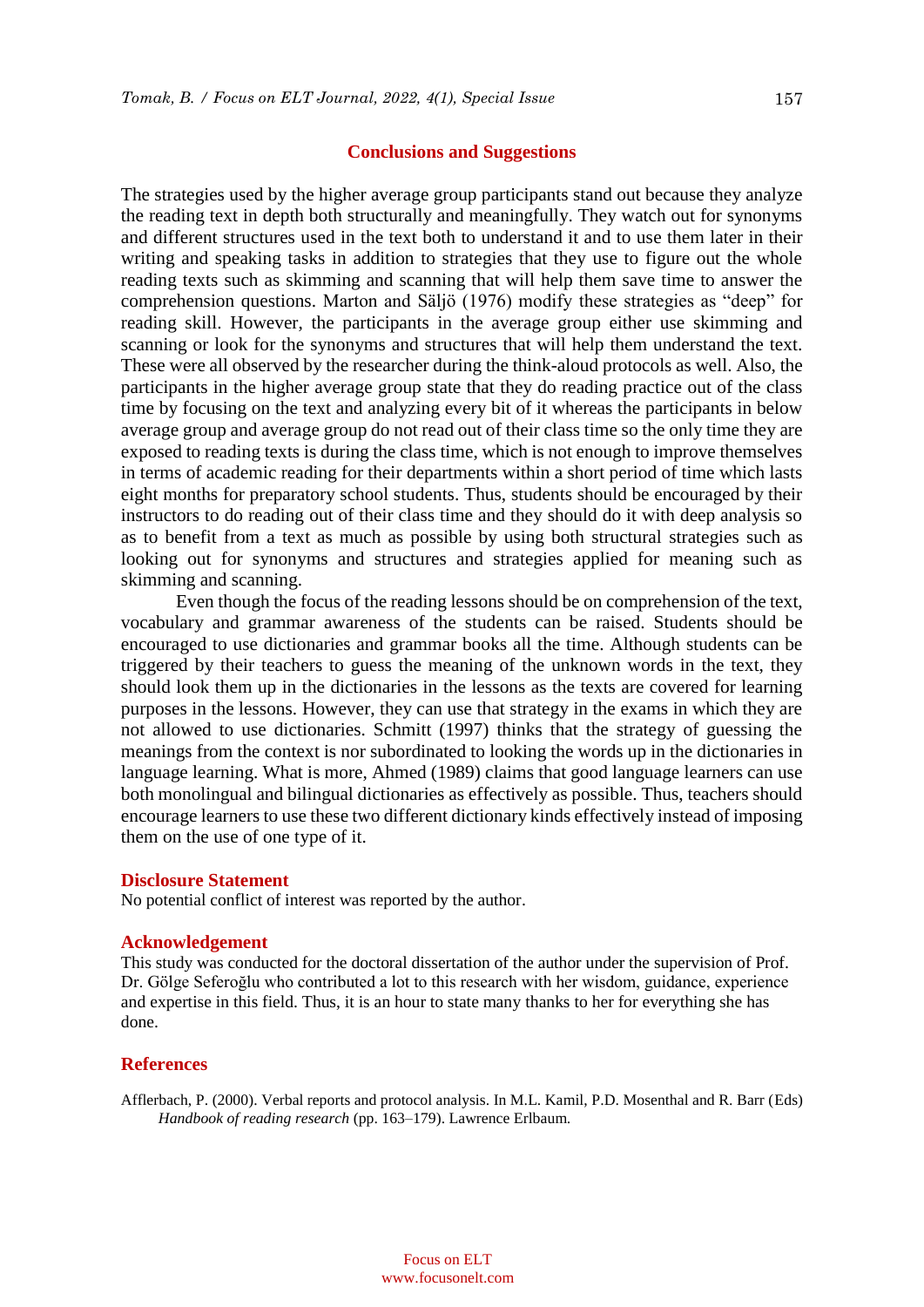- Ahmed, M. O. (1989). Vocabulary learning strategies. In P. Meara (Ed.) *Beyond words* (pp. 3-14). British Association for Applied Linguistics (BAAL) in association with The National Centre for Languages (CiLT).
- Anderson, T., & Garrison, D. (1998). Learning in a networked world: New roles and responsibilities. In C. Gibson (Ed.) *Distance learners in higher education: Institutional responses for quality outcomes*. Atwood Publishing.
- Bailey, K. D. (1994). *Methods of Social Research.* The Free Press.
- Berger, J. L., & Karabenick, S. A. (2016). Construct validity of self-reported metacognitive learning strategies. *Educational Assessment, 21* (1), 19-33[. https://doi.org/10.1080/10627197.2015.1127751](https://doi.org/10.1080/10627197.2015.1127751)
- Brindley, G. (1989). *Assessing achievement in the learner-centered curriculum*. Macquarie University, National Centre for English Language Teaching and Research.
- Chamot, A. U., & O'Malley, J. M. (1996). Implementing the cognitive academic language learning approach (CALLA). In R. Oxford (Ed.), *Language learning strategies around the world: Cross-cultural perspectives*. University of Hawaii Press.
- Chamot, A. U., Barnhardt, S., El-Dinary, P. B., & Robbins, J. (1999). *The learning strategies handbook*. Addison Wesley Longman.
- Chapelle, C., & Roberts, C. (1986). Ambiguity tolerance and field independence as predictors of success in acquiring English as a second language. *Language Learning, 36* (1), 27-46. <https://doi.org/10.1111/j.1467-1770.1986.tb00367.x>
- Creswell, J. W. (2011). *Educational research: Planning, conducting, and evaluating quantitative and qualitative research*. Pearson Education.
- Dadour, E. S., & Robbins, J. (1996). University-level studies using strategy instruction to improve speaking ability in Egypt and Japan. In R. Oxford (Ed.), *Language learning Strategies around the world: Crosscultural perspectives*. University of Hawaii Press.
- Dickinson, L. (1992). *Learner autonomy: Learner training for language learning*. Authentik
- Dickinson, L. (1994). Preparing learners: Toolkit requirements for preparing/ orienting learners. In E. Esch (Ed.) *Self-access and the adult language learner* (pp. 39-49). The National Centre for Languages (CiLT).
- Ericsson, K. A. (2006). Protocol analysis and expert thought: Concurrent verbalizations of thinking during experts' performance on representative tasks. In K. A. Ericsson, N. Charness, P. J. Feltovich, & R. Hoffman. (Eds.), *Handbook of expertise and expert performance* (pp. 223–241). Cambridge University Press. <https://doi.org/10.1017/CBO9780511816796.013>
- Ericsson, K. A., & Simon, H. A. (1980). Verbal reports as data. *Psychological Review, 87* (3), 215-251. <https://doi.org/10.1037/0033-295X.87.3.215>
- Ericsson, K. A., & Simon, H. A. (1993). *Protocol analysis. Verbal reports as data.* MIT Press. <https://doi.org/10.7551/mitpress/5657.001.0001>
- Gall, M. D., Gall, J. P., & Borg, W. R. (2003). *Educational research*. Pearson.
- Hitchcock, G., & Hughes, D. (1995). *Research and the teacher.* Routledge.
- Holec, H. (1981). *Autonomy and foreign language learning*. Pergamon.
- Holec, H. (1987). The learner as manager: Managing learning or managing to learn? In A. Wenden and J. Rubin (Eds) *Learner strategies in language learning* (pp. 145-156). Prentice Hall.
- Holec, H., Little, D., & Richterich, R. (1996). *Strategies in language learning and use*. Council of Europe Publishing.
- Hurd, S. (2008). Affect and strategy use in independent language learning. In S. Hurd & T. Lewis (Eds.), *Language learning strategies in independent settings* (pp. 218-136). Cromwell Press. <https://doi.org/10.21832/9781847690999-014>
- Kasper, G., & Roever, C. (2005). Pragmatics in second language learning. In E. Hinkel (Ed.), *Handbook of research in second language teaching and learning* (pp. 317-334). Lawrence Erlbaum Associates.
- Little, D. (1991). *Learner autonomy: Definitions, issues and problems*. Authentik.
- Littlewood, W. (1996). 'Autonomy': An anatomy and a framework. *System, 24* (4), 427- 435. [https://doi.org/10.1016/S0346-251X\(96\)00039-5](https://doi.org/10.1016/S0346-251X(96)00039-5)
- Littlewood, W. (1997). Self-access: Why do we want it and what can it do? In P. Benson and P. Voller (Eds), *Autonomy and independence in language learning* (pp. 79-92). Longman. <https://doi.org/10.4324/9781315842172-7>
- Marton, F., & Säljö, R. (1976). On qualitative differences in learning II: Outcome as a function of the learner's conception of the task. *British Journal of Educational Psychology, 46*, 115-127.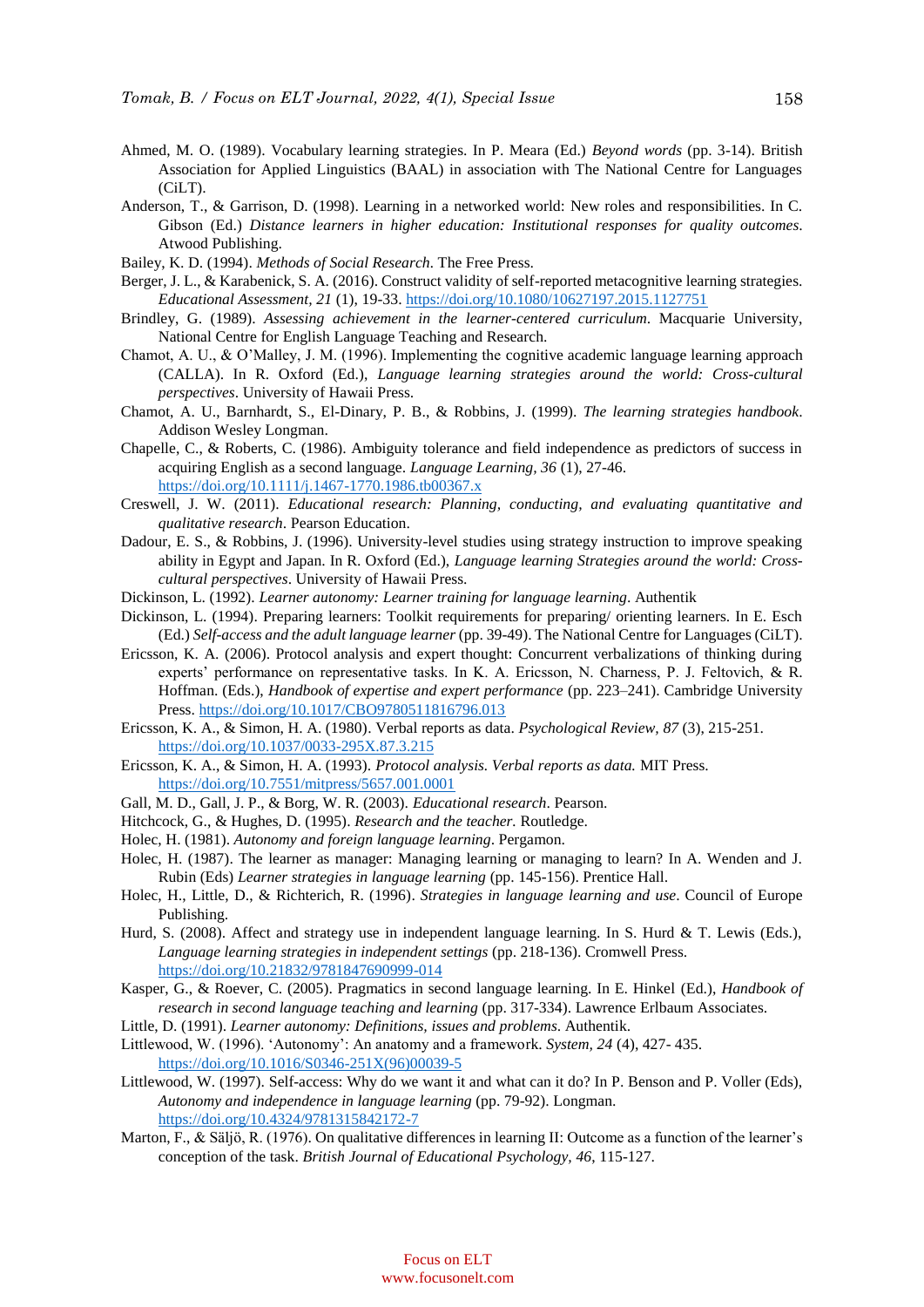<https://doi.org/10.1111/j.2044-8279.1976.tb02304.x>

- Merriam, S. B. (1998). *Qualitative research and case study applications in education*. Jossey-Bass.
- Nunan, D. (1988). *The learner-centred curriculum: A study in second language teaching*. Cambridge University Press. <https://doi.org/10.1017/CBO9781139524506>
- O'Malley, J. M., & Chamot, A. U. (1990). *Learning strategies in second language acquisition*. Cambridge University Press. <https://doi.org/10.1017/CBO9781139524490>
- Oxford, R. (1990). *Language learning strategies: what every teacher should know*. Newbury House.
- Oxford, R. (2008). Hero with a thousand faces: learner autonomy, learning strategies and learning tactics in independent language learning. In S. Hurd and T. Lewis (Eds.), *Language learning strategies in independent settings* (pp.41-63). Multilingual Matters. <https://doi.org/10.21832/9781847690999-005>
- Oxford, R. L., & Burry-Stock, J. A. (1995). Assessing the use of language learning strategies worldwide with the ESL/EFL version of the strategy inventory for language learning (SILL). *System, 23* (1), 1-23. [https://doi.org/10.1016/0346-251X\(94\)00047-A](https://doi.org/10.1016/0346-251X(94)00047-A)
- Oxford, R. L., & Leaver, B. L. (1996). A synthesis of strategy instruction for language learners. In R. L. Oxford (Ed.), *Language learning strategies around the world: Cross-cultural perspectives* (pp. 227-246). University of Hawaii Press.
- Oxford, R. L., & Ehrman, M.E. (1995). Adults' language learning strategies in an intensive foreign language program in the United States. *System, 23*, 359-386. [https://doi.org/10.1016/0346-251X\(95\)00023-D](https://doi.org/10.1016/0346-251X(95)00023-D)
- Peculea, L., & Bocos, M. (2015). The role of learning strategies in the development of the learning-to-learn competency of 11th graders from technical schools. *Procedia - Social and Behavioral Sciences, 203*, 16- 21.<https://doi.org/10.1016/j.sbspro.2015.08.253>
- Pressley, M., & Afflerbach, P. (1995). *Verbal protocols of reading: The nature of constructively responsive reading.* Lawrence Erlbaum. <https://doi.org/10.2307/358808>
- Pressley, M., & Woloshyn, V. (1995). *Cognitive strategy instruction that really improves children's academic performance.* Brookline Books.
- Rubin, J. (1975). What the "good language learner" can teach us. *TESOL Quarterly, 9* (1), 41-51. <https://doi.org/10.2307/3586011>
- Roever, C. (2005). *Testing ESL pragmatics: Development and validation of a web-based assessment battery.*  Peter Lang. <https://doi.org/10.3726/978-3-653-04780-6>
- Schellings, G. (2011). Applying learning strategy questionnaires: Problems and possibilities. *Metacognition and Learning, 6*, 91-109. <https://doi.org/10.1007/s11409-011-9069-5>
- Schmitt, N. (1997). Vocabulary learning strategies. In N. Schmitt and M. McCarthy (Eds) *Vocabulary: Description, acquisition and pedagogy* (pp. 199-227). Cambridge University Press.
- Shaughnessy, J. J., Zechmeister, E. B., & Zechmeister, J. S. (2003). *Research methods in psychology*. McGraw-Hill.
- Tudor, I. (1996). *Learner-centredness as language education.* Cambridge University Press*.*
- Veenman, M. V. J. (2005). The assessment of metacognitive skills: What can be learned from multi-method designs? In C. Artlet and B. Moschner (Eds.), *Lernstrategien und metakognition: Implikationen für forschung und praxis* (pp. 77-99). Waxmann.
- Wang, C., & Pape, S. (2005). Self-efficacy and self-regulation in learning English as a second language. *The CATESOL Journal, 17*(1), 76-90.
- Weinstein, C. E., Husman, J., & Dierking, D. R. (2000). Self-regulation interventions with a focus on learning strategies. In M. Boekaerts, P. R. Pintrich, and M. Zeidner (Eds.), *Handbook of self-regulation* (pp. 727- 747). Academic Press. <https://doi.org/10.1016/B978-012109890-2/50051-2>

Wenden, A. (1991). *Learner strategies for learner autonomy*. Prentice Hall.

- White, C. (2008). Language learning strategies in independent language learning: an overview. In S. Hurd and T. Lewis (Eds), *Language learning strategies in independent settings* (pp. 3-24). Cromwell Press. <https://doi.org/10.21832/9781847690999-003>
- Yin, R. K. (1994). *Case study research: Design and methods*. Sage Publications.
- Zimmerman, B. J. (2008). Investigating self-regulation and motivation: Historical background, methodological developments, and future prospects. *American Educational Research Journal Manth, 45* (1), 166-183. <https://doi.org/10.3102/0002831207312909>
- Zimmerman, B. J., & Martinez-Pons, M. (1988). Construct validation of a strategy model of self-regulated learning. *Journal of Educational Psychology, 80,* 284-290. <https://doi.org/10.1037/0022-0663.80.3.284>